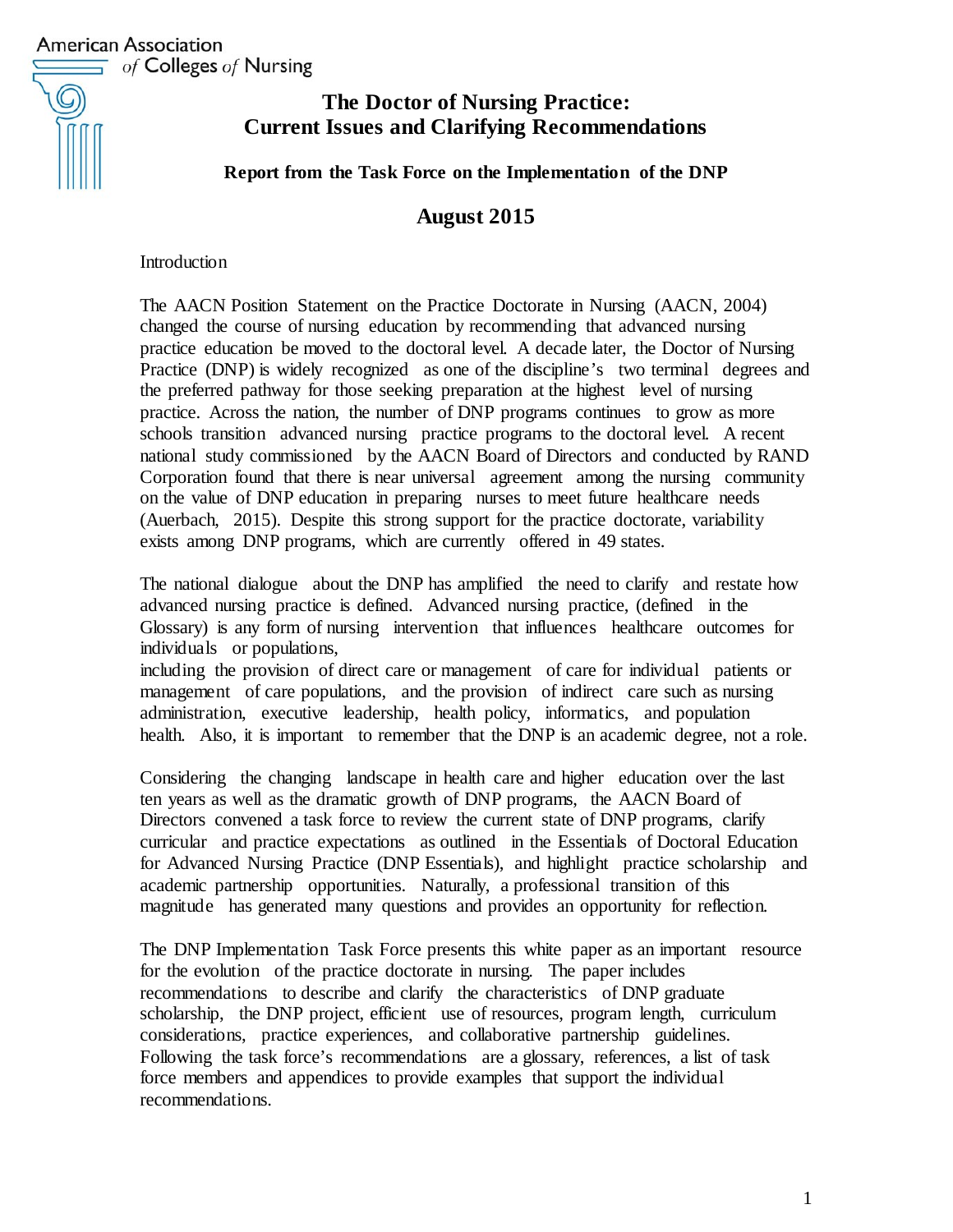#### **Recommendations**

#### **I. DNP Graduate Scholarship**

The *DNP Essentials* state, "Practice-focused doctoral programs prepare experts in specialized advanced nursing practice. These programs focus heavily on practice that is innovative and evidence-based, reflecting the application of credible research findings" (p.3). The development of the advanced knowledge and skills necessary to fulfill this outcome is what constitutes the scholarship of the DNP graduate. The *DNP Essentials* provide a foundation and guide for this knowledge development.

DNP practice-scholarship is demonstrated when the principles of nursing scholarship are combined with the eight *DNP Essentials* to produce a graduate prepared to improve health and care outcomes. The integration of these new or refined skills improves outcomes through organizational/systems leadership, quality improvement processes, and translation of evidence into practice, among other ways.

Scholarship is the mechanism that provides knowledge development within a discipline. To clarify the difference between the development and application of research-focused scholarship and practice-focused scholarship, the *DNP Essentials* state, "Rather than a knowledge-generating research effort, the student in a practice-focused program generally carries out a practice application-oriented final DNP project" (AACN, 2006, p. 3). As DNP programs have evolved, questions have emerged regarding the *development of new knowledge* and, in some instances, have been a source of debate in nursing education and practice communities. It is increasingly understood that DNP knowledge production is measured according to its contribution to improved outcomes rather than its contribution to generalizable knowledge (Rolfe & Davies, 2009). Therefore, DNP programs focus on the translation of new science, its application and evaluation. In addition, DNP graduates generate evidence through their practice to guide improvements in practice and outcomes of care (DePalma & McGuire, 2005).

Following a review of the federal definition of research (Department of Health and Human Services, 2015), AACN's position statement on *The Research Focused Doctoral Program in Nursing* (2010), the *DNP Essentials*, and models of implementation science (Gannon, 2014; Knafl & Grey, 2008; NIH, 2015; Westfall, Mold & Fagnan, 2007), the DNP Task Force has concluded that:

1. The distinction between research-focused and practice-focused scholarship be clarified to state:

Graduates of both research- and practice-focused doctoral programs are prepared to generate new knowledge. However, research-focused graduates are prepared to generate knowledge through rigorous research and statistical methodologies that may be broadly applicable or generalizable; practice-focused graduates are prepared to generate new knowledge through innovation of practice change, the translation of evidence, and the implementation of quality improvement processes in specific practice settings, systems, or with specific populations to improve health or health outcomes. New knowledge generated through practice innovation, for example, could be of value to other practice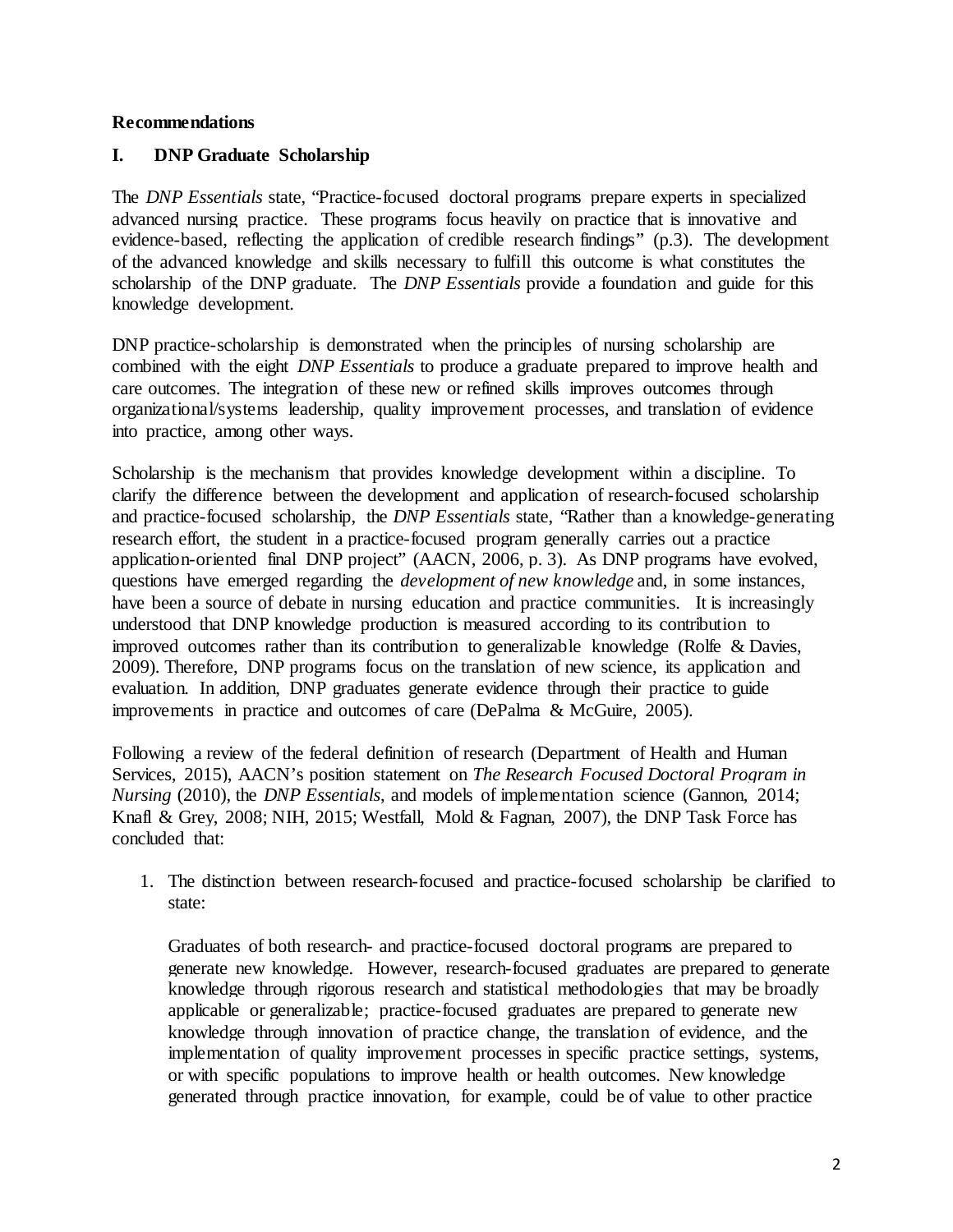settings. This new knowledge is considered transferrable but is not considered generalizable.

- 2. Organizational and systems leadership knowledge and skills are critical for DNP graduates to develop and evaluate new models of care delivery and to create and sustain change at the organization and systems levels. Practice includes leadership, advancing the quality of nursing care and the profession of nursing through policy evaluation, development, and advocacy, and the creation and maintenance of healthy work environments. The development and trial of new models of care delivery may be partially based in generalizable evidence, based in transferrable evidence from another practice site, or when no evidence exists, based on experience and new/innovative thinking. The ability to develop and adapt care delivery and evaluate outcomes is essential for DNP graduates to mold practice and improve the health and well-being of populations. For example, evaluation of outcomes may include rapid cycle testing or rapid cycle prototyping used in quality improvement processes (See Glossary and Appendix C).
- 3. These delineations in knowledge generation are not to be construed as a hierarchical structure of the importance of these two types of knowledge generating methods. The application and translation of evidence into practice is a vital and necessary skill that is currently lacking in the healthcare environment and the nursing profession. The DNP graduate will help to fulfill this need. As a result DNP and PhD graduates will have the opportunity to collaborate and work synergistically to improve health outcomes.

# **II. DNP Project**

The *DNP Essentials* recognizes the need for a final scholarly project that demonstrates clinical scholarship. With the accelerated growth of new programs and increased interest in the DNP, it is crucial that the profession clarify the scope of the final scholarly project, the level of implementation, the impact on system/practice outcomes, the extent of collaborative efforts, the expected dissemination of findings, and the degree of faculty mentorship/oversight. It also is important that the translation of knowledge into the practice setting by way of the final scholarly project be clarified to ensure consistency of learning.

The post-master's and the post-baccalaureate DNP student – who begin their doctoral programs with different education and practice backgrounds – should graduate with the same comprehensive skill set as delineated in the *DNP Essentials.* Although the DNP skill set represents new learning for all students pursuing the practice doctorate, the scope and impact of DNP projects can differ greatly since some are undertaken by post-baccalaureate students and others by experienced nurses in post-master's programs.

1. Title: The final scholarly project should be called DNP Project to avoid confusion with the term capstone, which is used at varying levels of education (National Organization of Nurse Practitioner Faculties, 2013). The DNP Project is not a research dissertation; therefore, this term should not be used.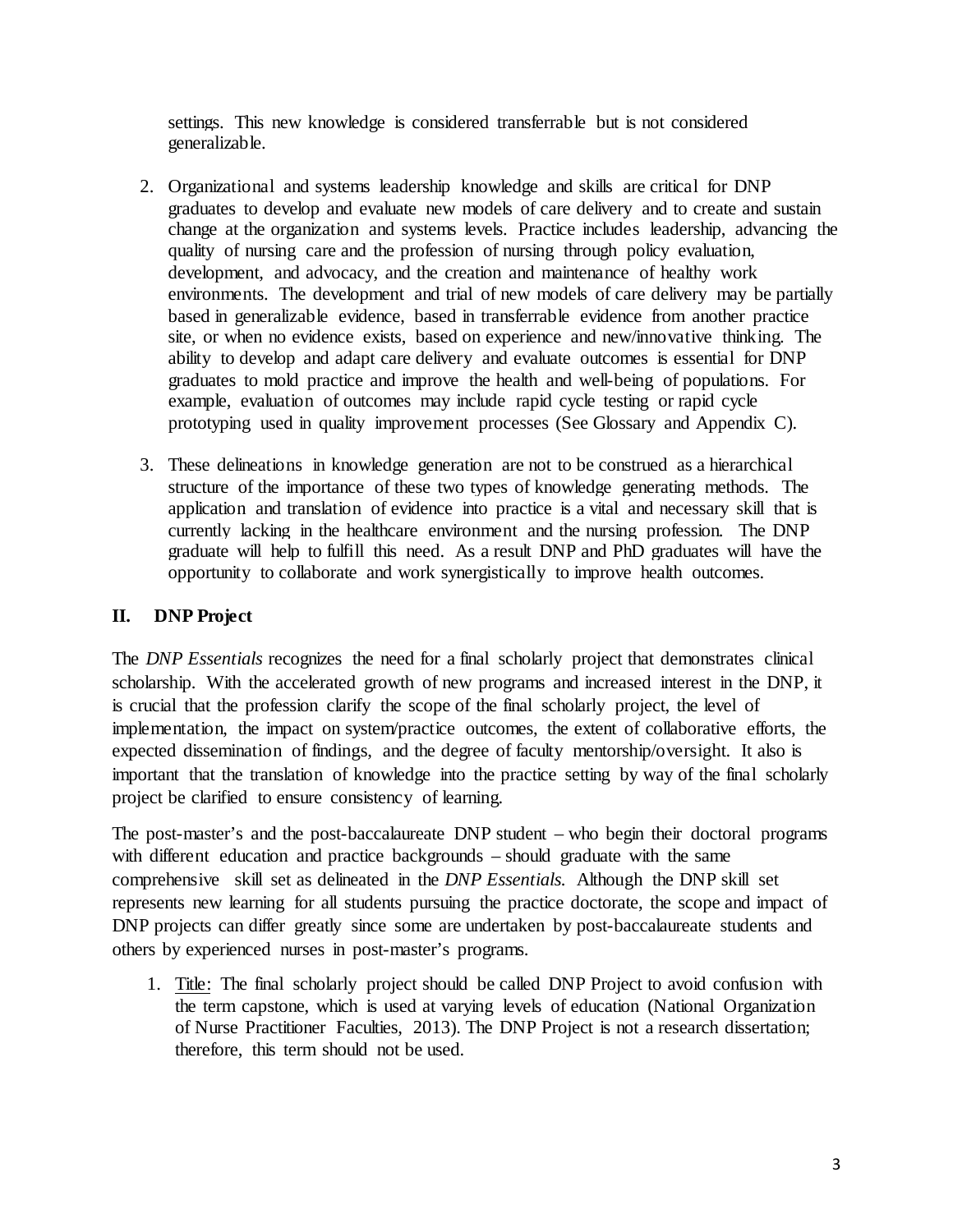- 2. Scholarly Product: The product of the DNP Project may take on various final forms depending on the academic institution's requirements and the student's area of advanced nursing practice. Programs are encouraged to support innovation in the design and dissemination of the final project and product to reflect the changing healthcare environment. However, the elements of the DNP Project should be the same for all students and include planning, implementation, and evaluation components. As an outcome of the program, students must have the opportunity to integrate all *DNP Essentials* into practice. However, all eight *Essentials* do not have to be demonstrated in the DNP Project. All DNP Projects should:
	- a. Focus on a change that impacts healthcare outcomes either through direct or indirect care.
	- b. Have a systems (micro-, meso-, or macro- level) or population/aggregate focus.
	- c. Demonstrate implementation in the appropriate arena or area of practice.
	- d. Include a plan for sustainability (e.g. financial, systems or political realities, not only theoretical abstractions).
	- e. Include an evaluation of processes and/or outcomes (formative or summative). DNP Projects should be designed so that processes and/or outcomes will be evaluated to guide practice and policy. Clinical significance is as important in guiding practice as statistical significance is in evaluating research.
	- f. Provide a foundation for future practice scholarship.
- 3. Integrative and Systematic Reviews: Contrary to the *DNP Essentials*, the task force believes that an integrative and systematic review alone is not considered a DNP project and does not provide opportunities for students to develop and integrate scholarship into their practice.
- 4. Portfolios: A student's portfolio is not considered a DNP Project, but rather a tool to document and evaluate professional development and learning or synthesis of student's development and learning.
- 5. Group/Team Projects can be a valuable experience, helping to prepare graduates to function in interprofessional teams in the future, but often present challenges, particularly for student evaluation and grading. Group projects are acceptable when appropriate to the students' area of practice and goals, and the project aims are consistent with the focus of the program. Guidelines for the entire project as well as for individual contributions to the project and a rubric used for each individual's evaluation should be developed and shared with students prior to the initiation of the project. Each member of the group must meet all expectations of planning, implementation, and evaluation of the project, and be evaluated accordingly. Each student must have a leadership role in at least one component of the project and be held accountable for a deliverable. The following serve as illustrative examples:
	- a. The student serves as a vital member of an interprofessional team, implementing and evaluating a component of a larger project.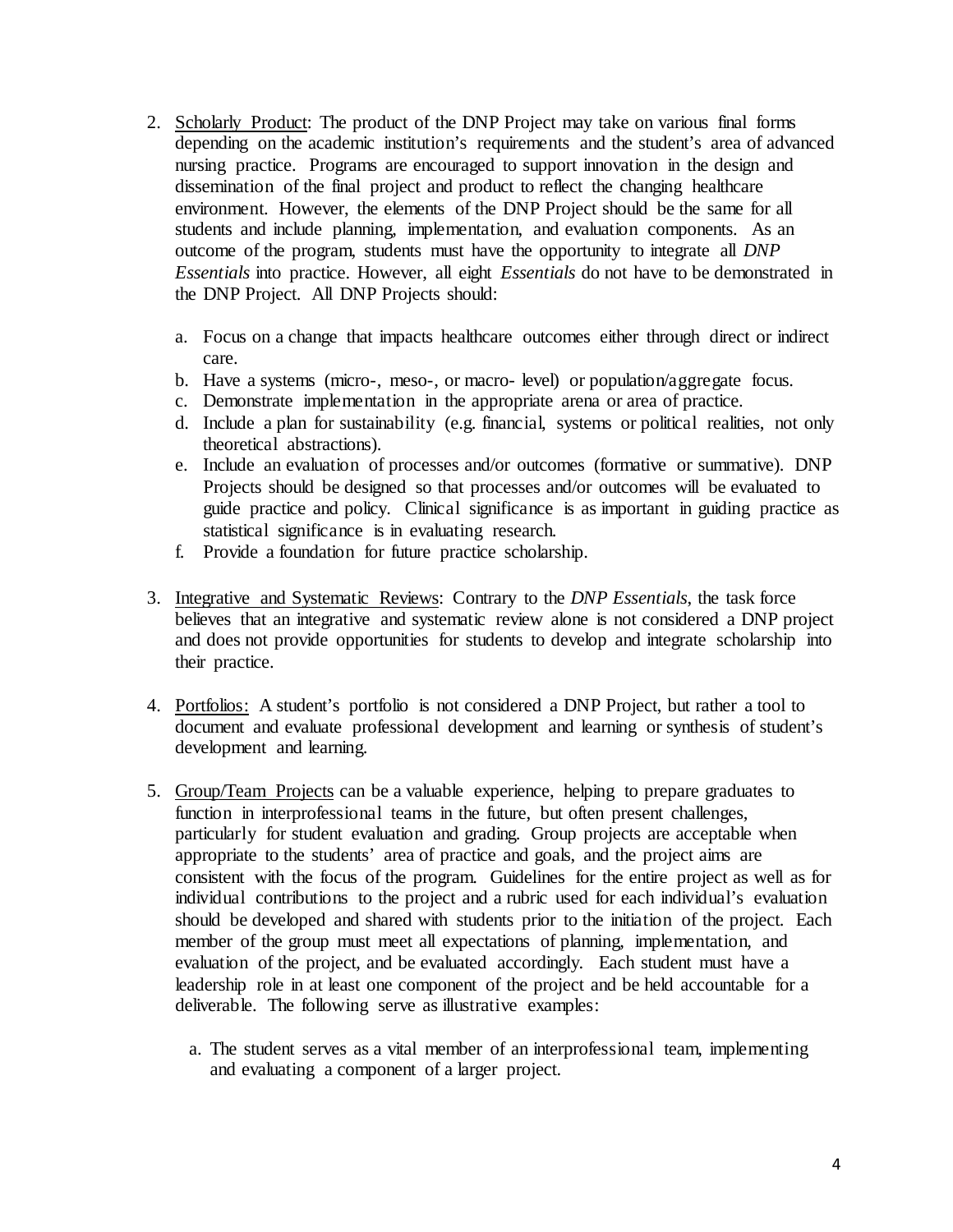- b. Students work on the same project, for example improving hand washing, across multiple units within the same organization or across multiple organizations.
- c. Students focus on different aspects of improving diabetic outcomes of care by meeting criteria for guidelines for diabetes care such as eye exams, time frames for Hg A1-c screening, and foot care.
- d. Students analyze and implement changes in state immunization policies to improve access to immunizations and increase immunization rates.
- 6. Dissemination of the DNP Project should include a product that describes the purpose, planning, implementation, and evaluation components of the project, and should be required for each project. Dissemination of the project outcomes is essential and may include a variety of forms depending upon the focus and area of advanced nursing practice and should be targeted to appropriate audiences to ensure impact. (See Appendix A on Dissemination.)
- 7. DNP Project Team: Replace the term "committee" with "DNP Project Team" to minimize confusion between the PhD dissertation committee and the faculty and mentors who oversee the DNP final project. The DNP Project team should consist of a student or a group of students with a minimum of a doctoral prepared faculty member and a practice mentor who may be from outside the university. In some instances, additional experts/mentors/partners/facilitators can be formal or informal collaborators and may provide intermittent or limited support throughout the project stages as needed.
- 8. Evaluation of the final DNP Project is the responsibility of the faculty. Evaluation includes a review process, which may include academic review, peer review and/or stakeholder review. In addition, review and input from stakeholders outside of academia are important to ensure rigor, applicability, and impact of the work as well as to disseminate outcomes.
- 9. A digital repository for DNP final projects should be used to advance nursing practice by archiving and sharing of this work and outcomes.

# **III. Resources, Logistics, and Curriculum Considerations**

Questions regarding the length of the program, program resources, and curricular design continue to be raised. Based on these questions, it is evident that a wide variety of approaches and interpretations of the *DNP Essentials* exist. Until universally agreed upon definitions and measurable competencies are developed for the nursing profession, metrics such as program length, credit hours, and clinical hours should be based on the program track, student's experiences, and meeting overall program outcomes. Programs need to provide evidence of achievement and show that graduates are meeting the outcome expectations outlined in the *DNP Essentials*.

1. Mapping the *DNP Essentials*: Incorporate the DNP outcomes clearly into the curriculum and make them transparent to students. Mapping student learning objectives to expected outcomes is an important strategy for DNP programs. Using an electronic student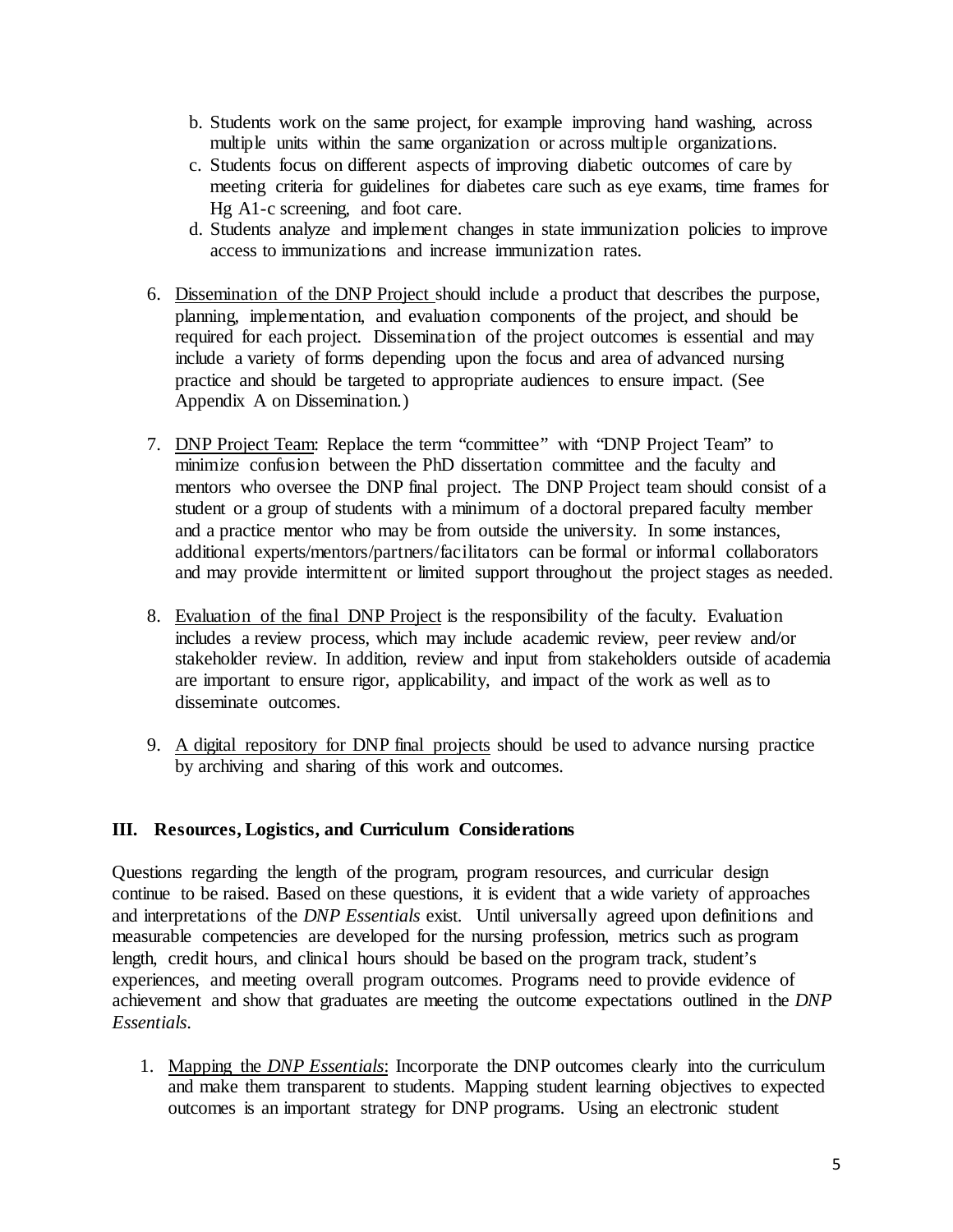portfolio is one effective tool for tracking student progress and can serve as an excellent mechanism for documenting program outcomes for accreditation reporting. The student's demonstrated achievement of the program outcomes provides evidence that the curricular design and teaching/learning experiences support the student's readiness to practice as a new DNP-prepared nurse.

- 2. Length of Program: The task force reaffirms the guidelines, as stated in the *DNP Essentials*, for length of program. A post-baccalaureate full-time program of study should be 3 years including summers or four years on a traditional academic calendar. For a post-master's program of study, a minimum of 12 months of full-time study is needed to acquire doctoral-level outcomes and completion of the DNP Project. AACN recognizes that policies of institutional, state and various accrediting bodies can dictate minimum or maximum length and/or credit hours needed to award specific academic degrees (AACN, 2006).
- 3. Efficiency: To maintain high quality outcomes and effective use of resources, the task force recommends that DNP programs and curricula be designed with attention to efficiency. In addition to the project team described below, other resources may be needed to support DNP quality program outcomes and ultimately achieve efficiencies. (See Appendix B for examples of Program Efficiency.)
- 4. New Models: Consider new models and processes for implementing DNP Project teams that provide efficient use of resources and support student learning. Maximizing faculty and other resources by cohorts of students produces enhanced learning as well as efficiencies. Adopt a process that allows for oversight and evaluation of DNP Projects that ensures quality and equity of resources. One example is using a standing proposal review committee to review and approve all DNP Project proposals to ensure that the proposed project meets expected requirements, scope, and focus. (See Appendix B for examples of Program Efficiency.)
- 5. Faculty development is important to ensure quality student learning outcomes and efficient use of resources. Areas for faculty development include, but not limited to:
	- a. Curricular design of DNP programs.
	- b. Development of new, innovative teaching strategies, particularly, methodologies for hybrid and distance education to include instructional design, development of course objectives, guiding and facilitating student learning, and evaluation of student learning.
	- c. Development of innovative, new practice opportunities to support achievement of the *DNP Essentials* learning outcomes.
	- d. Strategies to support and evaluate the DNP Project.
	- e. Implementation of quality improvement processes. (To address faculty development in the use of quality improvement methods further see Appendix C on Faculty Development.)
	- f. Interprofessional education and practice.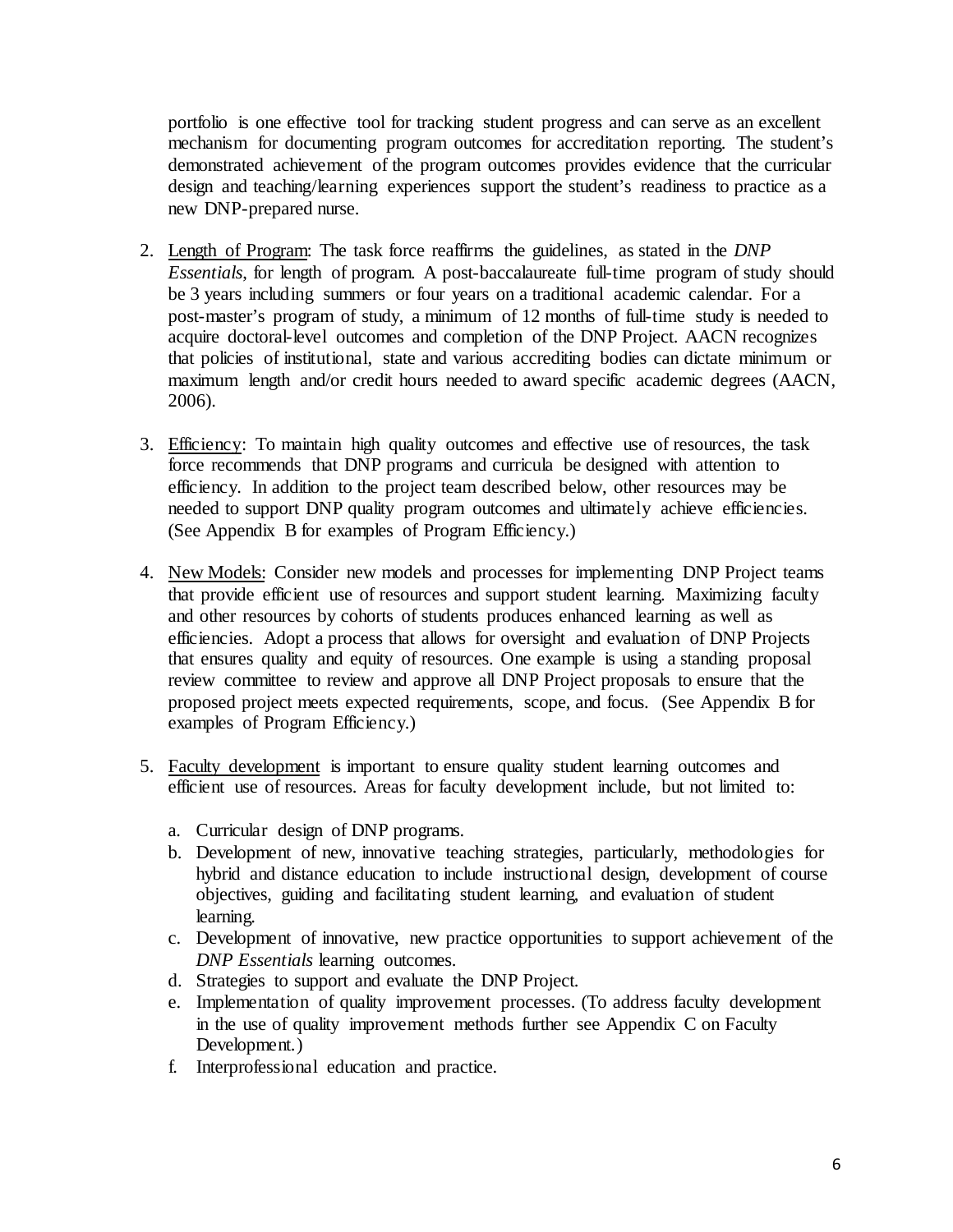- 6. Preparation for the Nurse Educator Role: The role of nurse educator is highly valued, and diversity of preparation is needed for faculty roles. Graduates of practice doctoral programs will have expertise and preparation for the highest level of nursing practice. DNP graduates are eligible to teach at the collegiate level since they have a terminal degree in the discipline of nursing.
	- a. Just as graduates of research-focused doctoral programs, it is recommended that graduates of practice-focused nursing programs who aspire to hold a faculty position have additional preparation in the educator role and pedagogies in addition to preparation in an area of advanced nursing practice (AACN, 2004).
	- b. The task force reaffirms that the discipline of education encompasses an entirely separate body of knowledge and competence (AACN, 2004, p. 13) and is not an area of advanced nursing practice.
	- c. Additional preparation in the nurse educator role may be included as optional coursework within the DNP program.

## **IV. Practice Experiences, Practice Hours, and Collaborative Partnerships**

DNP programs prepare graduates for the highest level of nursing practice and demonstrate synthesis and application of all *DNP Essentials*. The *DNP Essentials* contrasts research-focused and practice-focused programs by stating that the latter include integrative practice experiences and an intense practice immersion experience. The *DNP Essentials* also states that the student in a practice-focused program carries out an application-oriented final DNP Project, which is an integral part of the integrative practice experience. As the transition of advanced nursing practice education to the DNP degree is evolving, numerous questions have been raised regarding the types of practice experiences and number of practice hours required in a DNP program, particularly in post-master's programs. Practice experiences should prepare the postbaccalaureate and post-master's DNP student with the outcomes delineated in the *DNP Essentials*, not only Essential VIII Advanced Nursing Practice. Faculty are responsible for assessing students' learning needs and designing practice experiences that allow students to attain and demonstrate the *DNP Essentials* as well as integrate these Essential outcomes into one's practice.

The *DNP Essentials* specifies that practice hours must be part of an academic program. The *Essentials* further state that to achieve the DNP student outcomes, programs should provide a minimum of 1,000 hours of practice post-baccalaureate as part of a supervised academic program. All DNP students, including those in post-master's programs, are expected to complete a minimum of 1,000 post-baccalaureate practice hours.

Practice immersion experiences afford the opportunity to apply, integrate, and synthesize the *DNP Essentials* necessary to demonstrate achievement of desired outcomes in an area of advanced nursing practice. Brief or episodic practice experiences may be integrated throughout the curriculum. Immersion experiences enhance synthesis of the *DNP Essentials* into a focused area of practice. Strong foundational collaborative partnerships between academia and practice provide benefits to both partners and to the student and may be furthered by student immersion opportunities.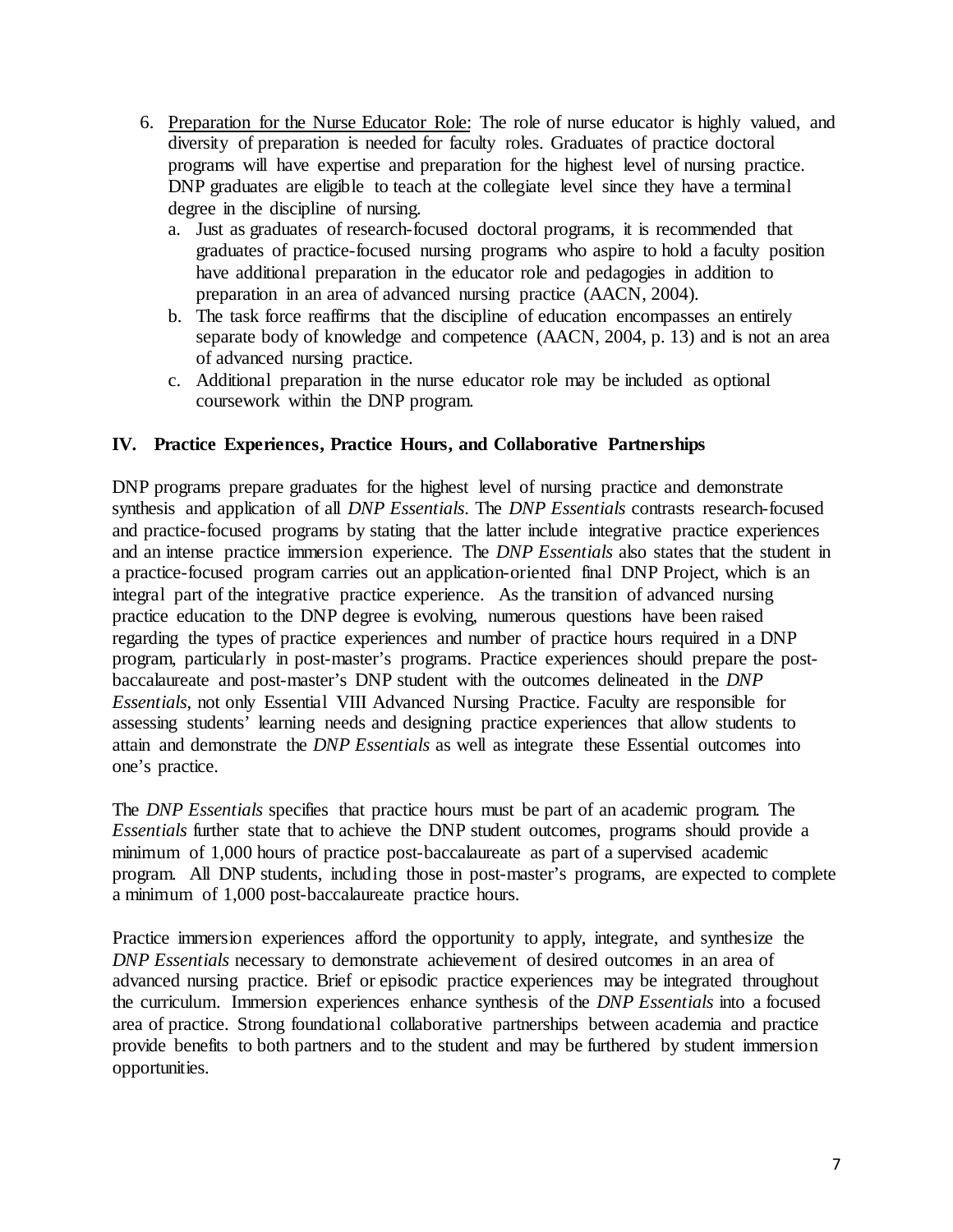Practice experiences for the DNP student are not intended to be solely direct patient care focused but should include indirect care practices in healthcare settings or related environments that broaden the experiences of the student. Faculty should consider placing students in nontraditional practice settings to acquire the expanded skill sets defined in the *DNP Essentials*. (See Appendix D for description and exemplars of non-traditional practice settings for both direct care and indirect care-focused DNP programs.)

1. Practice Experiences

Practice experiences should be designed to help students achieve specific learning objectives related to all of the *DNP Essentials*, role outcomes, and application of theory and evidence to practice. Faculty should evaluate student's learning needs based on past education and practice experiences. Based on this assessment, faculty, in conjunction with the student, should develop learning objectives for the practice experience(s), provide preceptor/mentor orientation, and assume accountability for the evaluation of student learning and achievement of outcomes.

Opportunities for inter- and intra-professional collaboration, both between DNP and PhD nursing students as well as between DNP students and other health professions' students, are needed to prepare the graduate with the leadership, communication, and team practice capabilities that are critical to advanced nursing practice. There is much potential for DNP students to work with students in other fields such as engineering, public health, healthcare administration, and business. Documenting and disseminating these experiences also will provide a rich resource of outcomes and exemplars for the discipline.

DNP program practice experiences are designed to provide:

- Systematic opportunities for feedback and reflection.
- In-depth work/mentorship with experts in nursing, as well as other disciplines.
- Opportunities for meaningful student engagement within practice environments.
- Opportunities for building and assimilating knowledge for advanced nursing practice at a high level of complexity.
- Opportunities for further application, synthesis, and expansion of learning.
- Experience in the context of advanced nursing practice within which the final DNP Project is completed.
- Opportunities for integrating and synthesizing all of the *DNP Essentials* and role requirements necessary to demonstrate achievement of defined outcomes in an area of advanced nursing practice.
- 2. Practice Hours:

As stated above, all DNP students are expected to complete a minimum of 1,000 postbaccalaureate practice hours as part of an academic program. Variability in the ways practice hours are defined, awarded, and designed by DNP programs currently exists, particularly for post-master's DNP programs. A variety of mechanisms or processes are currently being employed to award post-master's DNP students practice hour credits. Years and experience in practice do not necessarily reflect the type, currency, or level of practice; therefore, these approaches should not be used to waive practice hours. One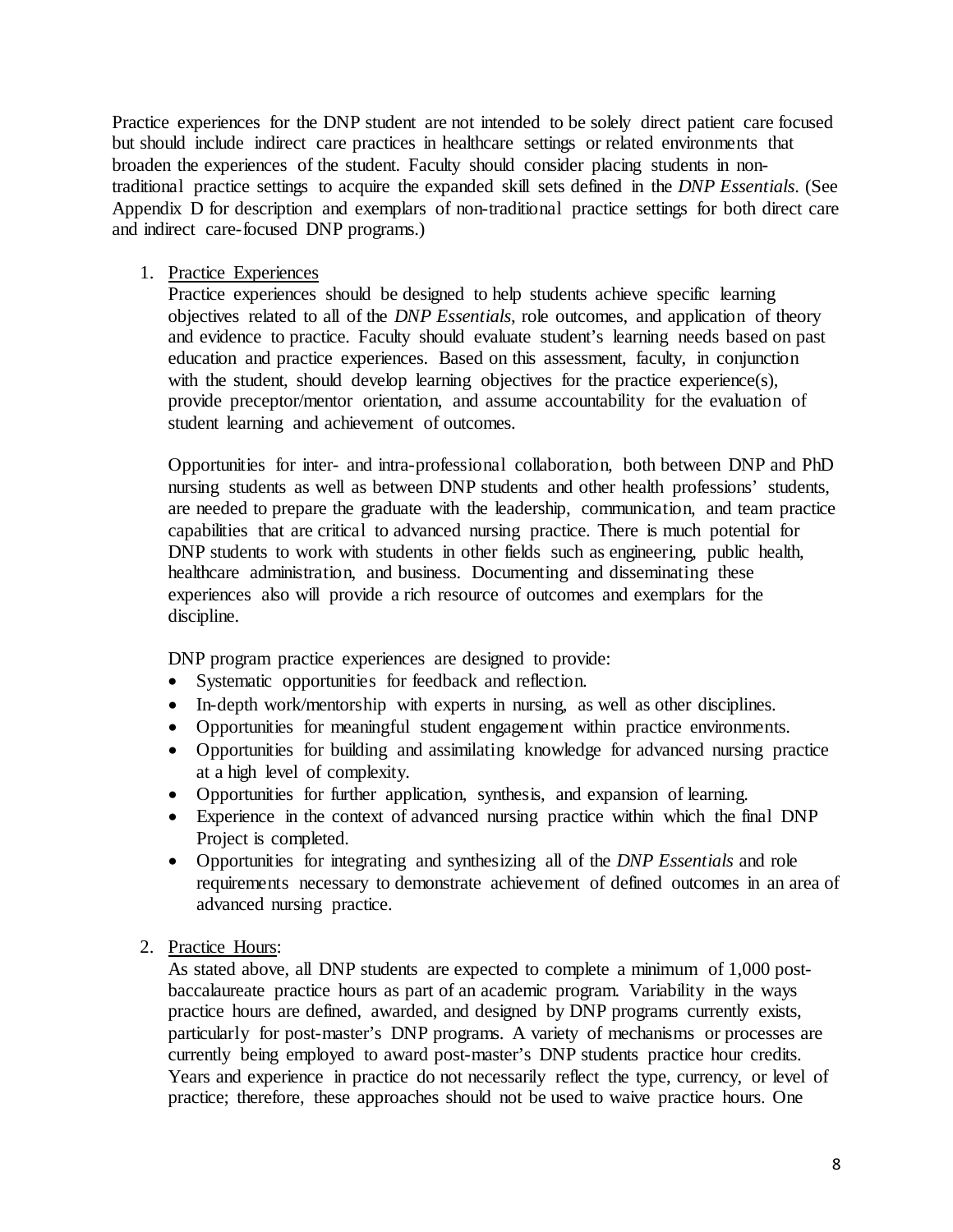commonly used process adopted by programs is to award credit to students who hold national certification in an area of advanced nursing practice, most commonly for national certification in one of the four APRN roles. Some programs also currently waive practice hours for other national advanced nursing practice certifications e.g. ANCC's Advanced Public Health Nursing certification and ANCC's Advanced Nurse Executive certification. To provide clarification and guidance to programs, the task force recommends the following:

- a. Programs must demonstrate/validate that graduates have attained all of the *DNP Essentials* outcomes. All students must complete sufficient time in supervised practice hours to integrate and demonstrate the new skills and knowledge needed to achieve the *DNP Essential* outcomes. This expectation applies to all DNP students, including those focusing on organizational and executive leadership, health policy, and all direct care roles.
- b. Students who have completed more than 1,000 practice hours in their master's program will need to complete additional hours in the DNP program to demonstrate the expected outcomes delineated in the *DNP Essentials* and their ability to integrate their new learning into practice. Hours spent in the practice environment related to the final project may be counted.
- c. Practice hours spent in master's nursing programs can be counted as postbaccalaureate practice hours, provided they can be verified. Verification of hours can be completed in various ways, including forms sent to the student's master's degree program, transcript review, and documentation of national certification requiring academically supervised practicum hours.
- d. DNP students may be employed in settings or positions that appear to overlap with some of the outcomes delineated in the *DNP Essentials*. Other DNP students may have the opportunity to engage in learning experiences in an area or setting where they are employed. Practice experiences should have well defined learning objectives and provide experiences over and above the individual's job responsibilities or activities. Also, the DNP student must have the opportunity to gain knowledge and skills beyond employment expectations and incorporate these into his/her nursing practice.
- e. To provide some additional clarity and flexibility, schools may credit practice hours to a post-master's DNP student who holds current national certification:
	- 1. In an area of advanced nursing practice, as defined in the *DNP Essentials*; and
	- 2. Requires a minimum of a graduate degree.
- f. The remaining faculty supervised practice hours should be spent in achieving the *DNP Essentials*. Programs must demonstrate or validate how graduates meet the *Essentials* in addition to including an area of preparation in advanced nursing practice.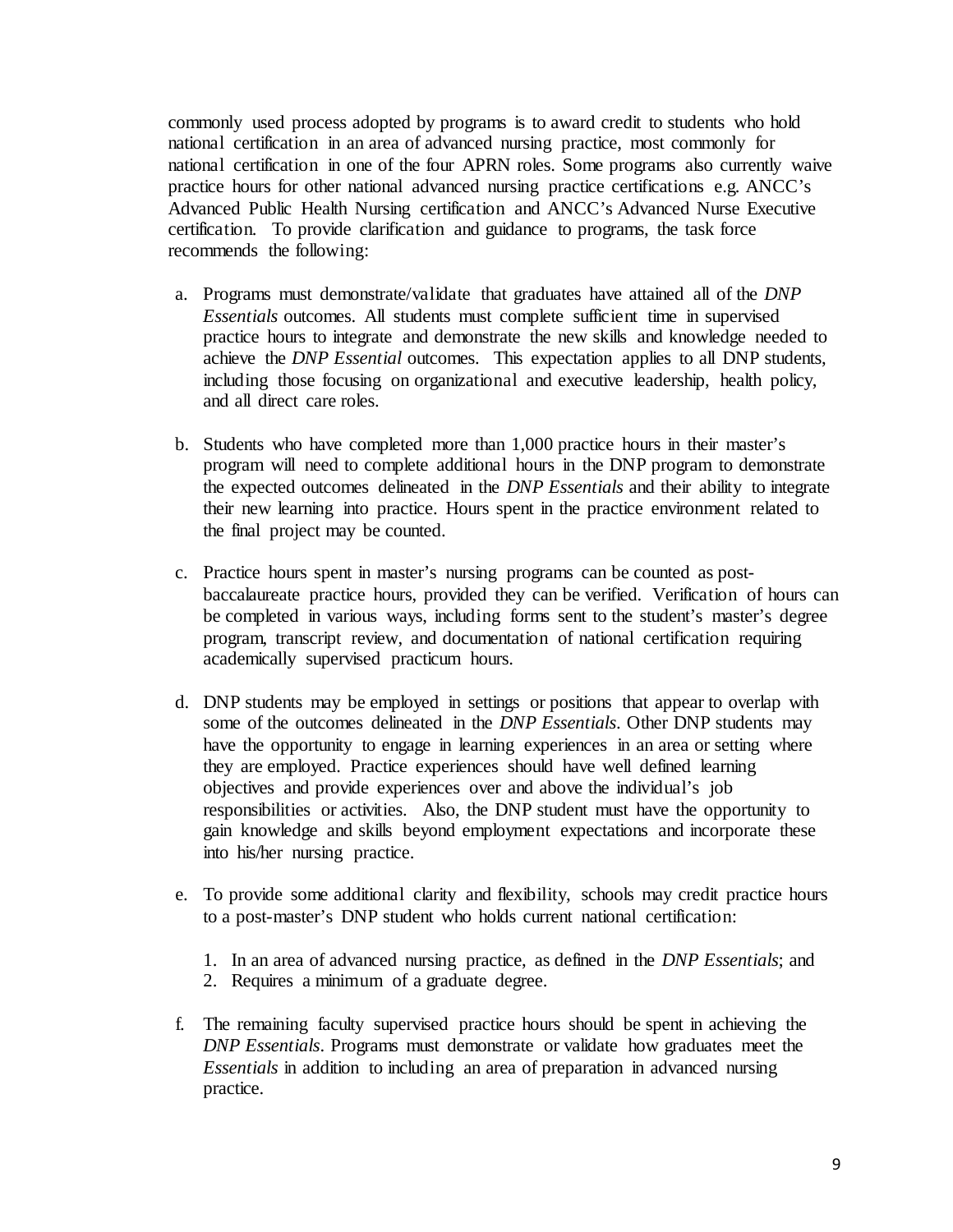- g. If a student is seeking a degree and national certification in an area of advanced nursing practice different from his/her previous area of practice – for example a pediatric primary care nurse practitioner entering a certified registered nurse anesthetist track or a public health nurse seeking to become a psych/mental health nurse practitioner – the student must complete all didactic and clinical course work required to be eligible for certification in that role in addition to preparation with the *DNP Essentials*.
- h. Practice as a nurse educator should not be included in the DNP practice hours. The focus of a DNP program, including practicum and DNP Project, should not be on the educational process, the academic curriculum, or on educating nursing students.

In summary, all post-master's students, regardless of education and experience, must have faculty supervised practice hours in the DNP program that provide the opportunity for the student to integrate all of the outcomes delineated in the *DNP Essentials*. Nurse educators also are encouraged to review the *APRN Clinical Training Task Force Report* (AACN, 2015) for recommendations specific to simulation and other innovative APRN clinical education models.

## 3. Collaborative Partnerships

The task force reaffirms the importance of academic-practice partnerships to create and sustain progressive nursing education and practice. Programs should follow the Academic-Practice Partnership guiding principles developed by the AACN-AONE Task Force on Academic-Practice Partnerships (2012). The joint task force recommended a systems approach as most appropriate to develop a collaborative relationship that can create or support these educational and practice experiences. The rapid changes in healthcare practice and environment make strong partnerships between academia and practice even more imperative. Partnerships provide more efficient sharing of resources and expertise by both academia and practice.

Programs are encouraged to consider a broad range of academic-practice partnerships, e.g. with school systems, prison systems, and public health departments, that afford students opportunities to engage in the full planning, implementation, and evaluation of a project that impacts healthcare outcomes. Academic and practice partners are encouraged to collect outcome data to demonstrate the added value that DNP graduates bring to health care. (See examples of partnerships in the Appendix on Practice Experiences.)

# **Summary**

The AACN Board of Directors charged the task force with the development of a white paper that clarifies the purpose of the DNP final scholarly product and the clinical learning practice hour requirements as described in the *DNP Essentials*. In addition, the task force was charged with exploring, clarifying, and finding new and innovative ways to meet DNP education and practice requirements. This white paper provides clarification of the *DNP Essentials* and provides recommendations as well as supplementary examples for programs to prepare DNP graduates with the expanded knowledge, skills, and attitudes needed for future advanced nursing practice.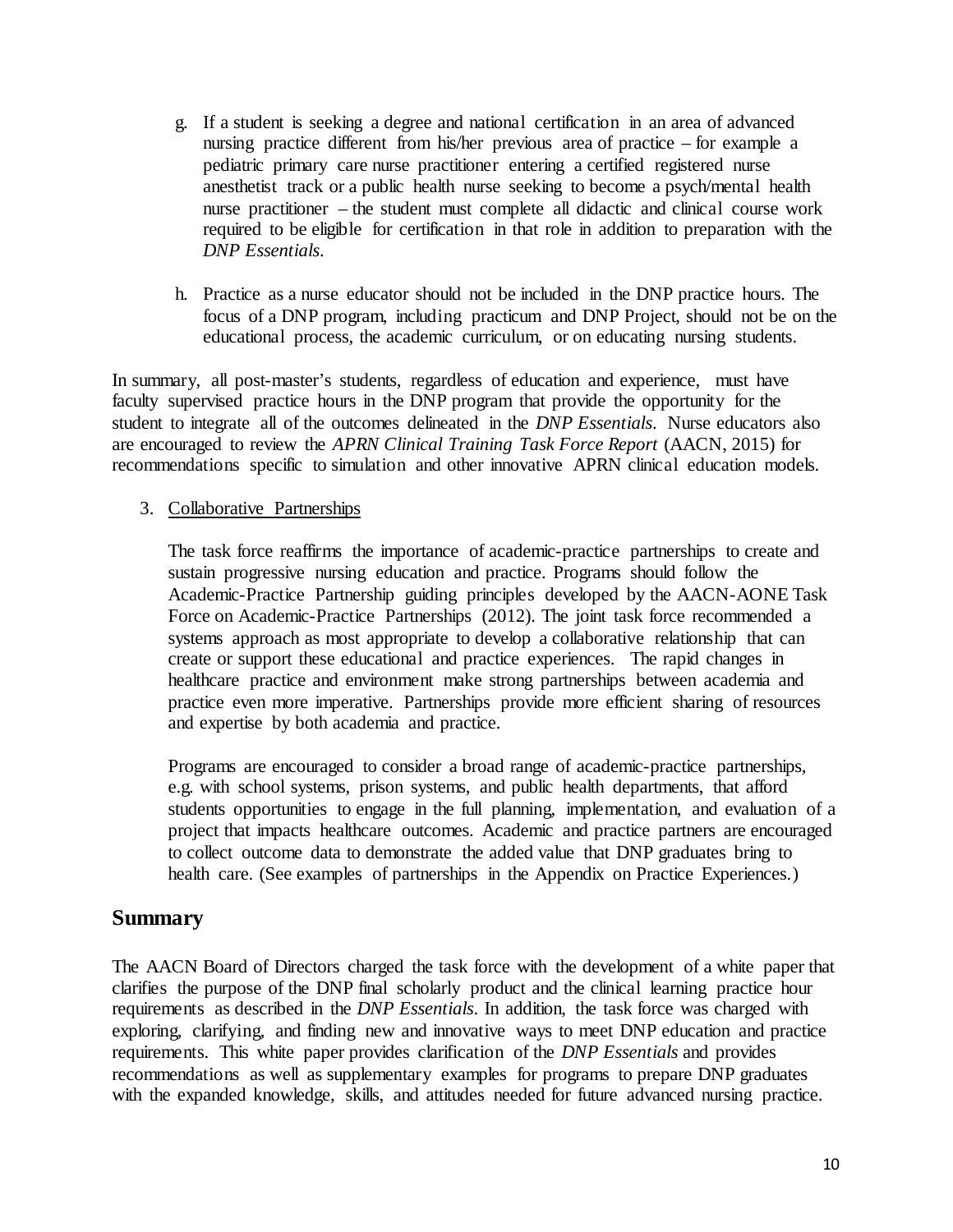# **Glossary**

*Advanced nursing practice:* Any form of nursing intervention that influences health care outcomes for individuals or populations, including the direct care of individual patients, management of care for individuals and populations, administration of nursing and health care organizations, and the development and implementation of health policy (AACN, 2004). (Not to be confused with APN or APRN see below)

*Advanced Practice Nurse (APN):* Refers to the four direct care roles − certified nurse-midwife (CNM), certified registered nurse anesthetist (CRNA), clinical nurse specialist (CNS), and nurse practitioner (NP) (AACN, 2004). In this document APN is synonymous with APRN, the preferred and more current term.

#### *Advanced Practice Registered Nurse (APRN):*

The title given to a nurse who has met education and certification requirements and obtained a license to practice as an APRN in one of the four APRN roles: certified registered nurse anesthetist (CRNA), certified nurse-midwife (CNM), clinical nurse specialist (CNS), and certified nurse practitioner (CNP) (APRN Consensus Model, 2008).

*Collaboration:* When multiple health workers from different professional backgrounds work together with patients, families, caregivers, and communities to deliver the highest quality of care (WHO, 2010).

*Competence:* The array of abilities across multiple domains or aspects of performance in a certain context. Statements about competence require descriptive qualifiers to define the relevant abilities, context, and stages of training. Competence is multi-dimensional and dynamic. It changes with time, experience, and setting. (Frank & Snell, 2010, p. 641)

*Competency:* An observable ability of a health professional, integrating multiple components such as knowledge, skills, values, and attitudes. Since competencies are observable, they can be measured and assessed to ensure their acquisition. Competencies can be assembled like building blocks to facilitate progressive development (Frank & Snell, 2010, p. 641). At this time, nursing does not have its own universally agreed upon measureable competencies and tools to measure competencies.

*Direct care:* Refers to nursing care provided to individuals or families that is intended to achieve specific health goals or achieve selected health outcomes. Direct care may be provided in a wide range of settings, including acute and critical care, long-term care, home health, communitybased settings, and educational settings (AACN, 2004, 2006; Suby, 2009; Upenieks, Akhavan, Kotlerman et al., 2007).

*Education Outcomes:* Indicators of achievement that may be quantitative or qualitative, broad or detailed (Commission on Collegiate Nursing Education, 2013).

• Student Outcomes: Statements, including those focused on learning, explicitly describing the characteristics or attributes attained by students as a result of program activities.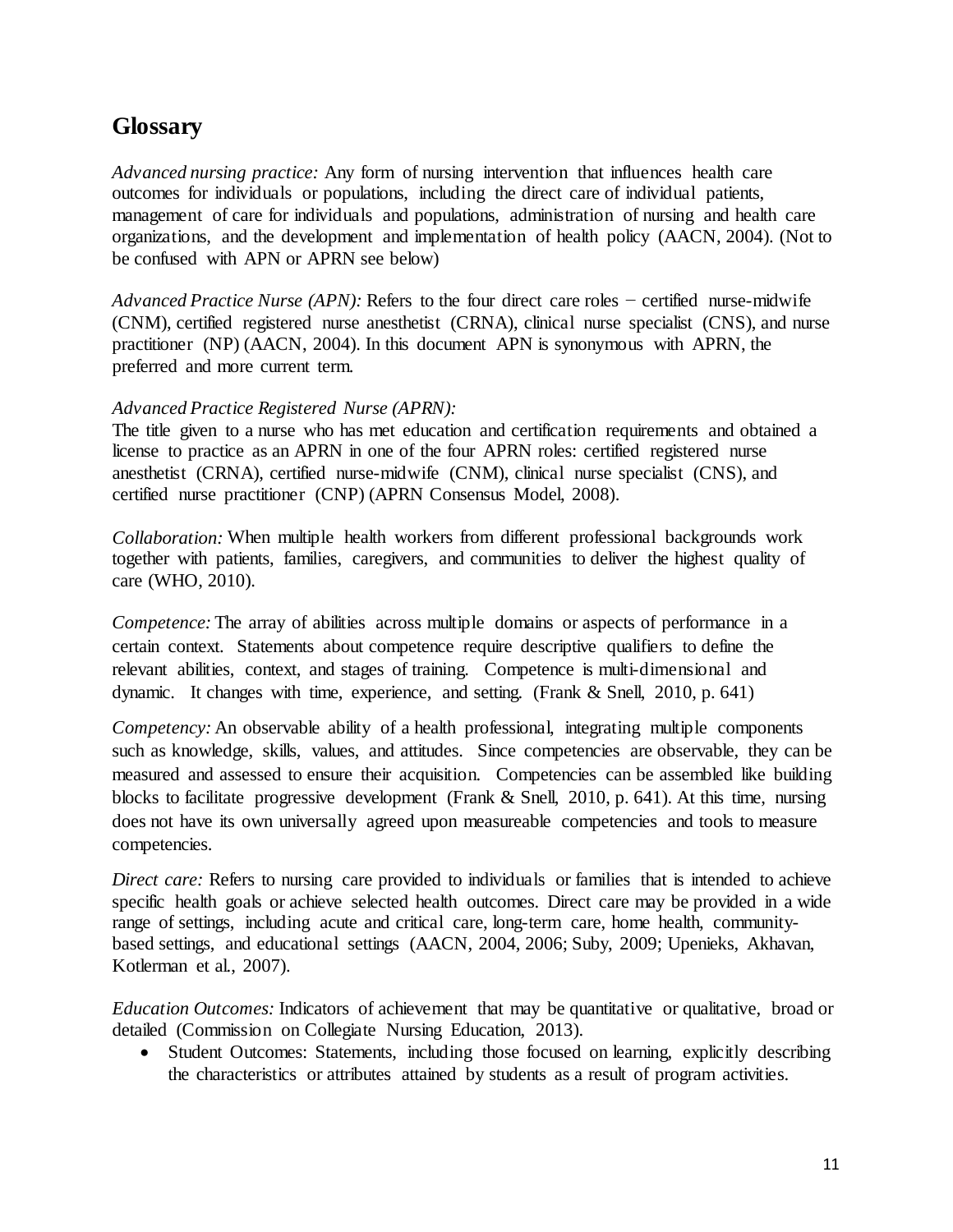- Faculty Outcomes: Statements explicitly describing the achievements attained by faculty as part of their participation in the program.
- Program Outcomes: Statements of levels of achievement, which encompass student achievement, faculty achievement, and other program-selected indicators of achievement. Program outcomes may be expressed in the form of overall program goals, end-ofprogram outcomes, curricular outcomes, and/or faculty outcomes.
- Expected Outcomes: Statements of desired and predetermined levels of student, faculty, and program achievement.
- Actual Outcomes: Results describing real student, faculty, and program achievement.

*Evidence-based practice:* The integration of best research evidence, clinical research, and patient values in making decisions about the care of individual patients (IOM, 2003).

*Healthcare outcomes:* The end result of healthcare practices. There are many kinds of outcomes. How long people live following a healthcare treatment is one kind of outcome, known as survival. Other outcomes measure the effects a treatment has on people's lives, such as changes in their ability to function or changes in their quality of life. Outcomes also include undesirable events such as side effects of drugs. Another type of outcome is whether people needed to change to another kind of treatment (AHRQ, 2015).

*High fidelity simulation:* Experiences using full scale computerized patient simulators, virtual reality, or standardized patients that are extremely realistic and provide a high level of interactivity (INACSL, 2013, p. S6.)

*Implementation science:* the study of methods to promote the integration of research findings and evidence into healthcare policy and practice (NIH, 2015).

*Indirect care:* Indirect care refers to nursing decisions, actions, or interventions that are provided through or on behalf of individuals, families, or groups. These decisions or interventions create the conditions under which nursing care or self-care may occur. Nurses might use administrative decisions, population or aggregate health planning, or policy development to affect health outcomes in this way. Nurses who function in administrative capacities are responsible for direct care provided by other nurses. Their administrative decisions create the conditions under which direct care is provided. Public health nurses organize care for populations or aggregates to create the conditions under which care and improved health outcomes are more likely. Health policies create broad scale conditions for delivery of nursing and health care (AACN, 2004, 2006; Suby, 2009; Upenieks, Akhavan, Kotlerman et al., 2007).

*Informatics:* Nursing informatics (NI) is a specialty that integrates nursing science, computer science, and information science to manage and communicate data, information, knowledge, and wisdom in nursing practice. NI supports consumers, patients, nurses, and other providers in their decision making in all roles and settings. This support is accomplished through the use of information structures, information processes, and information technology. (American Nurses Association, 2014).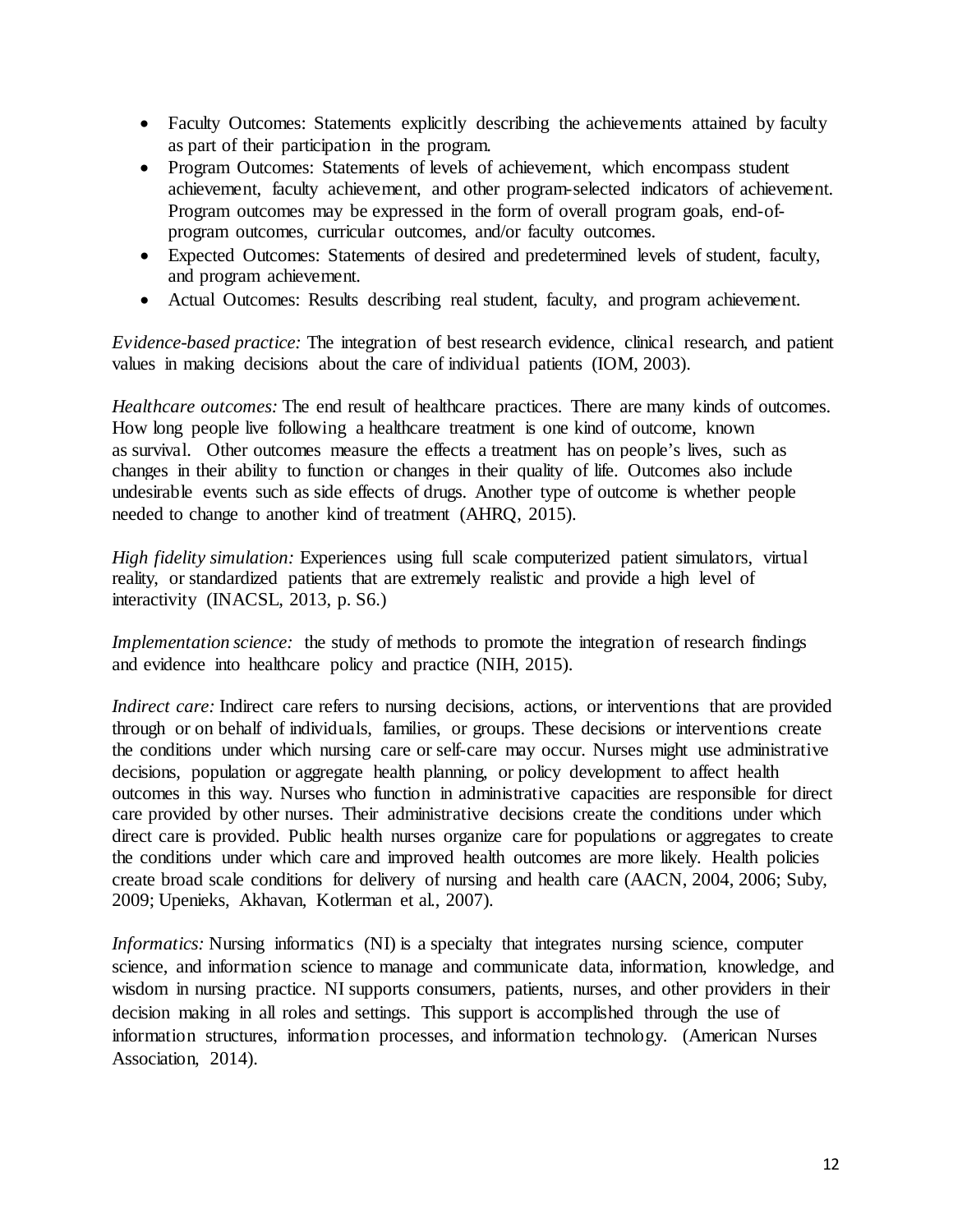*Interprofessional collaborative practice:* Working across healthcare professions to cooperate, collaborate, communicate, and integrate care in teams to ensure that care is continuous and reliable. The team consists of the patient, the nurse, and other healthcare providers as appropriate (IOM, 2003).

*Interprofessional education:* Involves shared learning experiences among health profession students across disciplines, with the goals of building strong clinical teams and improving health outcomes (World Health Organization, 2015).

*Low fidelity simulation:* Experiences such as case studies, role-playing, using partial task trainers or static mannequins to immerse students or practitioners in a clinical situation or practice of a specific skill (INACSL, 2013, p. S7).

*Macro-, Meso-, and Microsystems:* The health system is composed of basic parts – frontline clinical microsystems, mesosystems, and overarching macrosystems. At the *macrosystem* level senior leaders are responsible for organization-wide performance. Within the *mesosystem*, midlevel leaders are responsible for large clinical programs, clinical support services, and administrative services. Clinical microsystems are the small, functional frontline units that provide most health care to most people. They are the building blocks of larger organizations and of the health system. They are the place where patients, families, and care teams intersect or meet. (Nelson et al., 2007).

*Population health:* Inclusive of aggregates, community, and/or clinical populations that consider the environmental, occupational, and cultural, socio-economic and other dimensions of health (Allan et al., 2004), and derives evidence from population-level data and statistics (Starfield, Hyde, Gervas, & Heath, 2008).

*Practice experiences*: Planned learning activities in nursing practice that allow students to understand, perform, and refine professional competencies at the appropriate program level. Practice experiences may be known as clinical learning opportunities, clinical practice, clinical strategies, clinical activities, experiential learning strategies, or practice (Commission on Collegiate Nursing Education, 2013).

*Public health:* Public health is the science of protecting and improving the health of families and communities through promotion of healthy lifestyles, research for disease and injury prevention, and detection and control of infectious diseases (CDC, 2015).

*Quality improvement:* In health care, Quality Improvement (QI) refers to routinely giving the right patients the right care at the right time and in the right place of service. Typically, QI efforts are strongly rooted in evidence-based procedures and rely extensively on data collected about processes, outcomes, and infrastructure. (Ogrinc, Nelson, Adams, O'Hara, 2013).

*Quality improvement in public health*: The use of a deliberate and defined improvement process, such as a four step model Plan-Do-Check-Act, which is focused on activities that are responsive to community needs for carrying out change in public health practice and improving population health. It refers to a continuous and ongoing effort to achieve measurable improvements in the efficiency, effectiveness, performance, accountability, outcomes, and other indicators of quality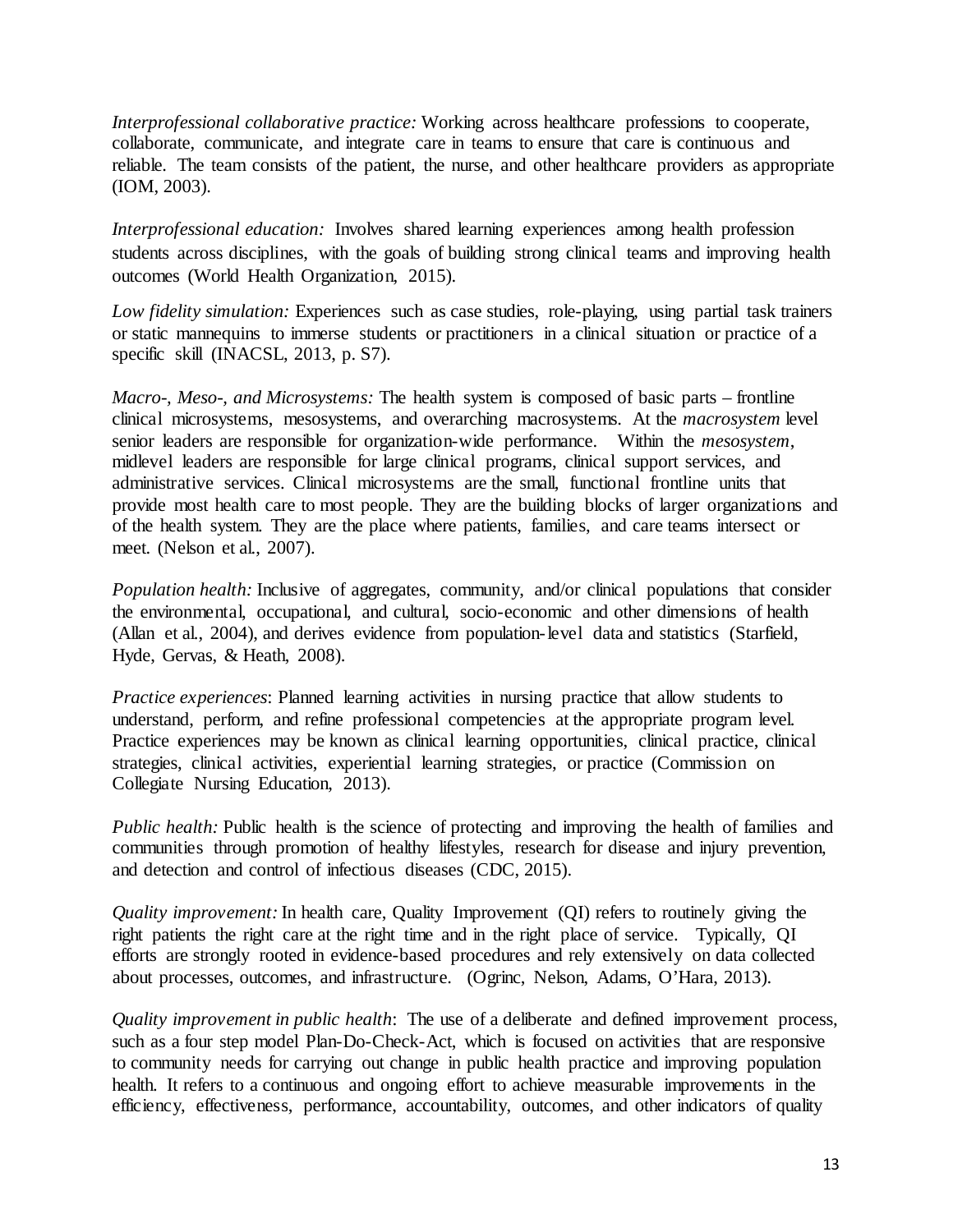in services or processes which achieve equity and improve the health of the community. (American Public Health Association, 2013).

*Research*: A systematic investigation, including research development, testing, and evaluation, designed to develop or contribute to generalizable knowledge. Activities which meet this definition constitute research for purposes of this policy, whether or not they are conducted or supported under a program which is considered research for other purposes. For example, some demonstration and service programs may include research activities (Department of Health and Human Services, 2015).

*Simulation:* An attempt to mimic essential aspects of a clinical situation with the goal of understanding and managing the situation better when it occurs in actual clinical practice. A technique that uses a situation or environment created to allow persons to experience a representation of a real event for the purpose of practice, learning, evaluation, testing, or to gain understanding of systems or human actions (NLN, 2015). Simulation scenarios represent a continuum and can include an activity or event replicating clinical practice using high fidelity manikins, medium-fidelity manikins, standardized patients, role playing, skills stations and computer-based critical thinking simulations (Hayden, Jeffries, Kardong-Edgren, and Spector, 2009).

# **References**

Aebersold, M. & Tschannen, D. (2013). Simulation in Nursing Practice: the Impact on patient care. The *Online Journal of Issues in Nursing*, 18 (2) May. [http://nursingworld.org/MainMenuCategories/ANAMarketplace/ANAPeriodicals/OJIN/Tableof](http://nursingworld.org/MainMenuCategories/ANAMarketplace/ANAPeriodicals/OJIN/TableofContents/Vol-18-2013/No2-May-2013/Simulation-in-Nursing-Practice.html) [Contents/Vol-18-2013/No2-May-2013/Simulation-in-Nursing-Practice.html](http://nursingworld.org/MainMenuCategories/ANAMarketplace/ANAPeriodicals/OJIN/TableofContents/Vol-18-2013/No2-May-2013/Simulation-in-Nursing-Practice.html)

Allan, J., Agar Barwick, T., Cashman, S., Cawley, J. F., Day, C., Douglass, C. W. et al. (2004). Clinical prevention and population health. *American Journal of Preventive Medicine*, 27(5), 470- 481.

AACN-AONE Task Force on Academic-Practice Partnerships: Guiding Principles. (2012). Retrieved from [https://www.aacn.nche.edu/leading-initiatives/academic-practice](https://www.aacn.nche.edu/leading-initiatives/academic-practice-partnerships/GuidingPrinciples.pdf)[partnerships/GuidingPrinciples.pdf](https://www.aacn.nche.edu/leading-initiatives/academic-practice-partnerships/GuidingPrinciples.pdf)

American Association of Colleges of Nursing. (2015) *APRN Clinical Training Task Force Report Brief.* Retrieved from: [http://www.aacn.nche.edu/news/articles/2015/aprn-white-paper.](http://www.aacn.nche.edu/news/articles/2015/aprn-white-paper)

American Association of Colleges of Nursing. (2010). *The Research-Focused Doctoral Program in Nursing: Pathways to Excellence.* Washington, DC: Retrieved from http://www.aacn.nche.edu/education-resources/PhDPosition.pdf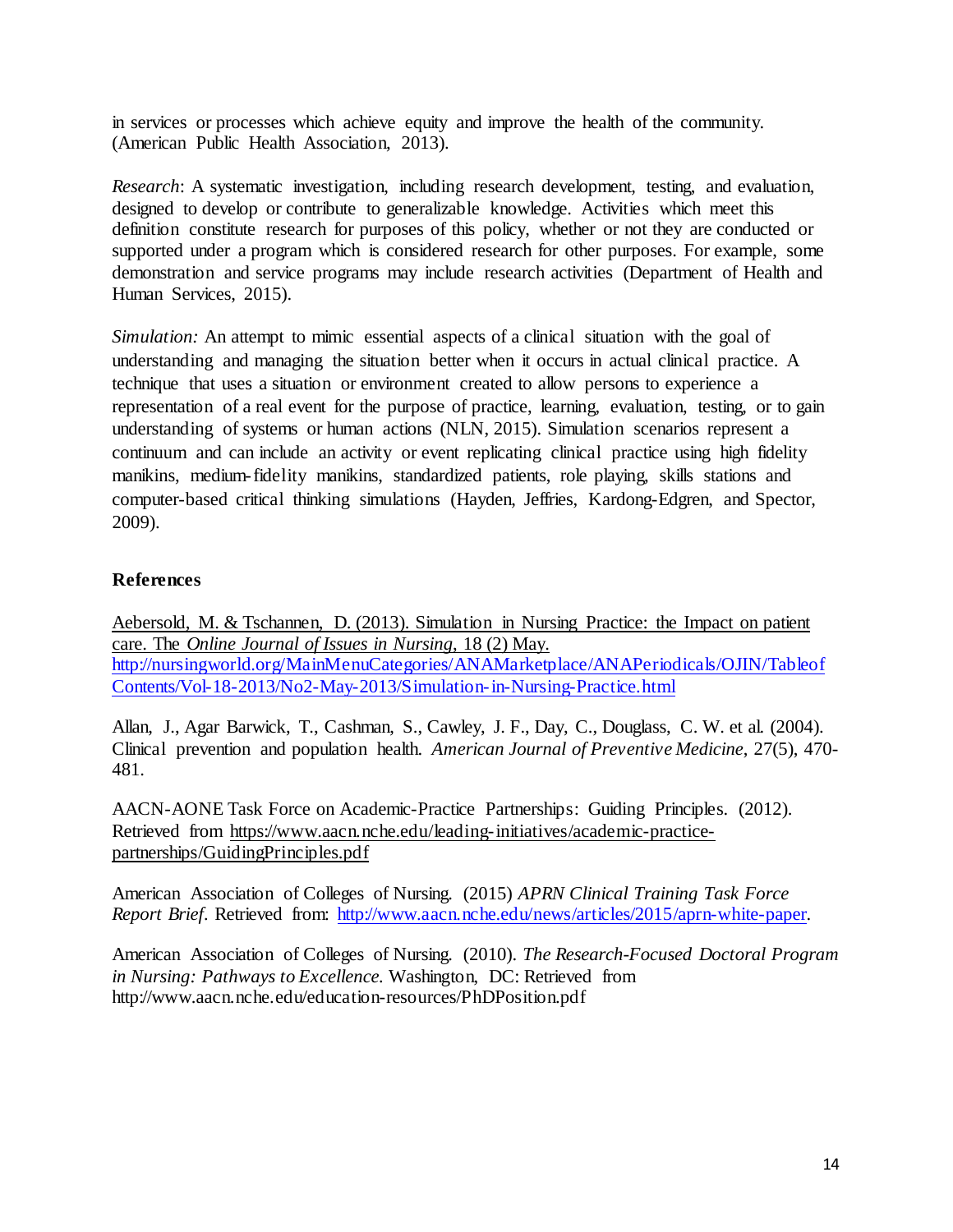American Association of Colleges of Nursing. (2006). *The essentials of doctoral education for advanced nursing practice*. Washington, DC: Retrieved from <http://www.aacn.nche.edu/publications/position/DNPEssentials.pdf>

American Association of Colleges of Nursing. (2004). *AACN position statement on the practice doctorate in nursing*. Washington, DC: Author.

American Nurses Association. (2014). *Nursing Informatics: Scope and Standards of Practice*  $(2<sup>nd</sup>$  ed.). Washington, DC: Author.

American Public Health Association, (2013). Quality Improvement in Action retrieved at [http://www.apha.org/~/media/files/pdf/fact%20sheets/qualityimprovement\\_in\\_action\\_factsheet2](http://www.apha.org/%7E/media/files/pdf/fact%20sheets/qualityimprovement_in_action_factsheet2014.ashx) [014.ashx](http://www.apha.org/%7E/media/files/pdf/fact%20sheets/qualityimprovement_in_action_factsheet2014.ashx)

APRN Consensus Work Group and National Council of State Boards of Nursing APRN Advisory Committee. (2008). Consensus Model for APRN Regulation: Licensure, Accreditation, Certification & Education. Retrieved from [http://www.aacn.nche.edu/education](http://www.aacn.nche.edu/education-resources/APRNReport.pdf)[resources/APRNReport.pdf.](http://www.aacn.nche.edu/education-resources/APRNReport.pdf) 

Auerbach, D., Martsolf, G., Pearson, M., Taylor, E., Zaydman, M., Muchow, A., Spetz, J., & Dower, C. (2015). *The DNP by 2015: A Study of the Institutional, Political, and Professional Issues that Facilitate or Impede Establishing a Post-Baccalaureate Doctor of Nursing Practice Program.* Retrieved from [http://www.aacn.nche.edu/DNP/DNP-Study.pdf.](http://www.aacn.nche.edu/DNP/DNP-Study.pdf)

Center for Disease Control (2014). What is public health? Retrieved from [http://www.cdcfoundation.org/content/what-public-health.](http://www.cdcfoundation.org/content/what-public-health)

Commission on Collegiate Nursing Education, (2013) *[Standards for Accreditation of](http://www.aacn.nche.edu/ccne-accreditation/Standards-Amended-2013.pdf)  [Baccalaureate and Graduate Nursing Programs](http://www.aacn.nche.edu/ccne-accreditation/Standards-Amended-2013.pdf)*. Retrieved from <http://www.aacn.nche.edu/ccne-accreditation/Standards-Amended-2013.pdf>

DePalma, J. A., & McGuire, D. B. (2005). Research. In A.B. Hamric, J. A. Spross, & C. Hanson (Eds), Advanced practice nursing: An integrative approach (3rd ed) (pp. 257- 300). Philadelphia, PA: Elsevier Saunders.

Department of Health and Human Services, (2015). Human subjects guidance. Retrieved from [http://www.hhs.gov/ohrp/humansubjects/guidance/45cfr46.htm#46.102](http://www.hhs.gov/ohrp/humansubjects/guidance/45cfr46.htm%2346.102)

Frank, J., Snell, L., Cate, O., Holmboe, E., Carraccio, C., Swing, S., & Harris, K. (2010). Competency-based medical education: Theory to practice. *Medical Teacher 32*; 638-645.

Gannon, F. (2014). The steps from translatable to translational research, *Embro Reports* 15 (11(, 1107-1108.

Hayden, J.K. Smiley, R., Alexander, M., Kardong-Edgren, S. & Jeffries, P. (2014). The NCSBN National Simulation Study: A Longitudinal, Randomized, Controlled Study Replacing Clinical Hours with Simulation in Prelicensure Nursing Education, *Journal of Nursing Regulation*, 5 (2), July Supplement.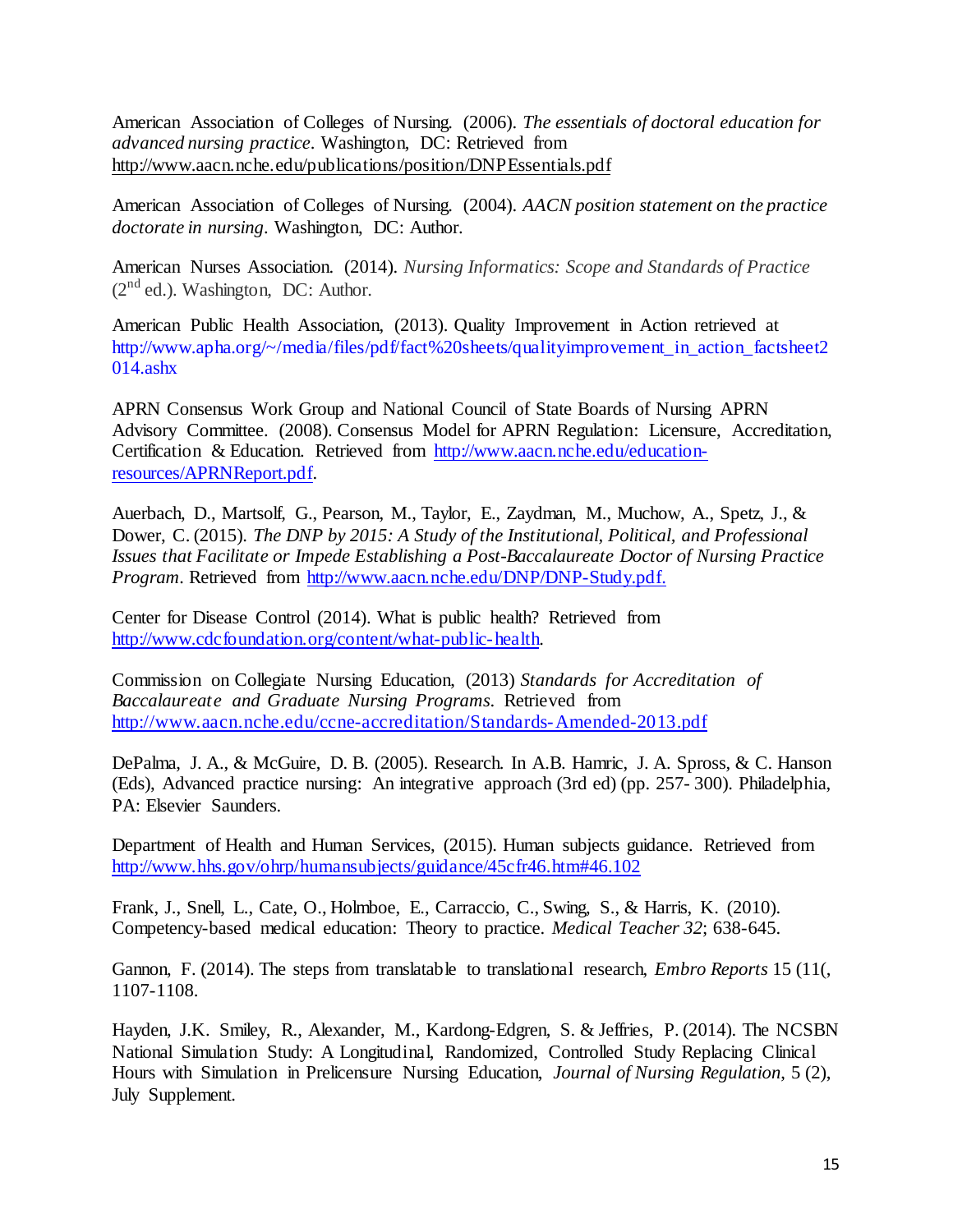Knafl, K. & Grey, M. (2008). Clinical translational science awards: Opportunities and challenges for nurse scientists, *Nursing Outlook, 56*: 132-137.

National Institutes of Health (2015). Fogarty International Center: Advancing Science for Global Health. Retrieved from: <http://www.fic.nih.gov/researchtopics/pages/implementationscience.aspx>

National League of Nursing, (2014). Simulation Innovation Resource Center: An Interactive Global Simulation Community. <http://sirc.nln.org/>

National Organization of Nurse Practitioner Faculties. (2013). Titling of the Doctor of Nursing Practice Project. Retrieved from: [http://c.ymcdn.com/sites/www.nonpf.org/resource/resmgr/dnp/dnpprojectstitlingpaperjune2.pdf.\](http://c.ymcdn.com/sites/www.nonpf.org/resource/resmgr/dnp/dnpprojectstitlingpaperjune2.pdf./)

Nelson, E. C., Godfrey, M. M., Batalden, P. B., Berry, S. A., Bothe, A. E., McKinley, K.E. et al. (2008). Clinical microsystems, Part 1. The building blocks of health systems. The Joint Commission Journal on Quality and Patient Safety, 34(7), 367-378.

Nelson, E.C., Batalden, P.B., Huber, T.P., Johnson, J.K., Godfrey, M.M., Headrick, L.A., Wasson, J.H. (2007). Success Characteristics of High Performing Microsystems in *Quality by Design A Clinical Microsystem Approach*, ed Nelson, EC., Batalden P.B., Godfrey, M.M. San Francisco: Jossey-Bass.

Ogrinc, G., Nelson, W., Adams, S., O'Hara, A. (2013). An Instrument to Differentiate between Clinical Research and Quality Improvement. *IRB: Ethics & Human Research. 35*(5): 1-8.

Rolfe, G. & Davies, R. (2009). Second generation professional doctorates in nursing. *International Journal of Nursing Studies*, 46, 1265-1273.

Starfield, B., Hyde, J., Gervas, J., & Heath, I. (2008). The concept of prevention: A good idea gone astray? *Journal of Epidemiology and Community Health*, 62, 580–583.

Suby, C. (2009). Indirect care: The measure of how we support our staff. *Creative Nursing*, 15(2), 98-103. DOI: 10.1891/1078-4535.15.2.98.

U. S. Department of Health and Human Services, (2015). DHHS Definition of Research (from 45 CFR 46.102) Retrieved at: [http://www.hhs.gov/ohrp/humansubjects/guidance/45cfr46.htm#46.102](http://www.hhs.gov/ohrp/humansubjects/guidance/45cfr46.htm%2346.102)

Upenieks, V., Akhavan, J., Kotlerman, J., Esser, J., & Ngo, M.J. (2007). Value-added care: A new way of assessing staffing ratios and workload variability. *Journal of Nursing Administration*, 37(5), 243-252.

Westfall, J., Mold, J. & Fagnan, L. (2007). Practice-based research—"Blue highways" on the NIH roadmap, *Journal of American Medical Association, 297* (4), 404-406.

World Health Organization. (2010). Vertical-horizontal synergy of the health workforce. *Bulletin of the World Health Organization*, 83, 4.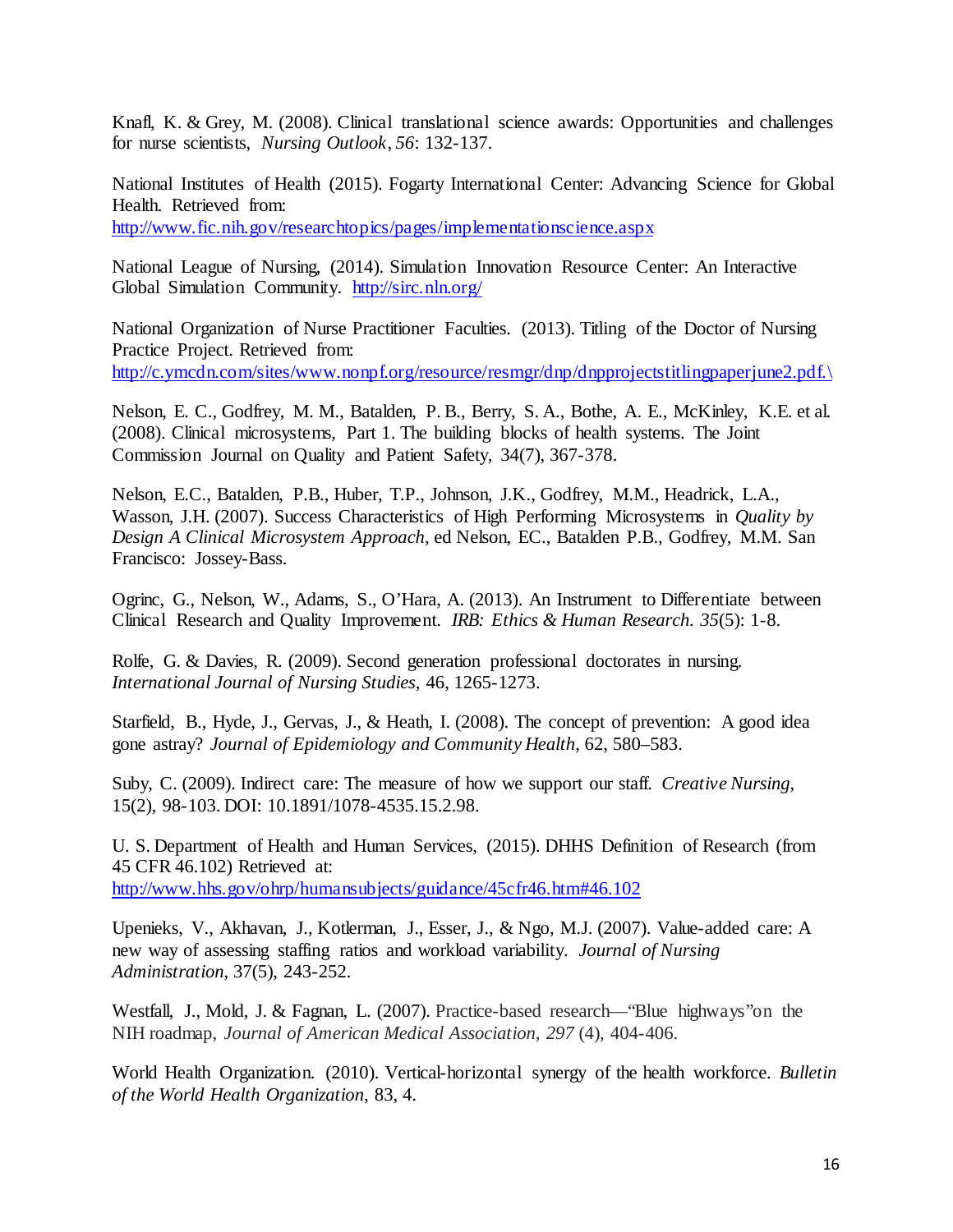# **Task Force Members**

#### **Sarah A. Thompson, PhD,** *Chair*

Dean and Professor University of Colorado College of Nursing Aurora, CO

# **Catherine Hill, DNP**

*Practice Representative* Chief Nursing Officer Texas Health Physicians Group Dallas, TX

## **Shannon Reedy Idzik, DNP**

Associate Professor & Assistant Dean, DNP Program University of Maryland School of Nursing Baltimore, MD

## **Marie Napolitano, PhD**

Director, DNP Program University of Portland School of Nursing Portland, OR

# **Mary F. Rodts, DNP**

*Practice Representative* Professor & Chief Operating Officer Midwest Orthopedics, Rush University College of Nursing Chicago, IL

#### **William Michael Scott (Mike), DNP**

Associate Dean of Academic Programs and Professor Gayle Greve Hunt School of Nursing, Texas Tech University Health Sciences Center El Paso, TX

#### **Karen Stefaniak, PhD** Adjunct Assistant Professor University of Kentucky College of Nursing Lexington, KY

# **Kimberly A. Udlis, PhD** MSN Program Director & Associate Professor Bellin College School of Nursing Green Bay, WI

#### **Teresa Wehrwein, PhD**

Associate Dean for Academic and Clinical Affairs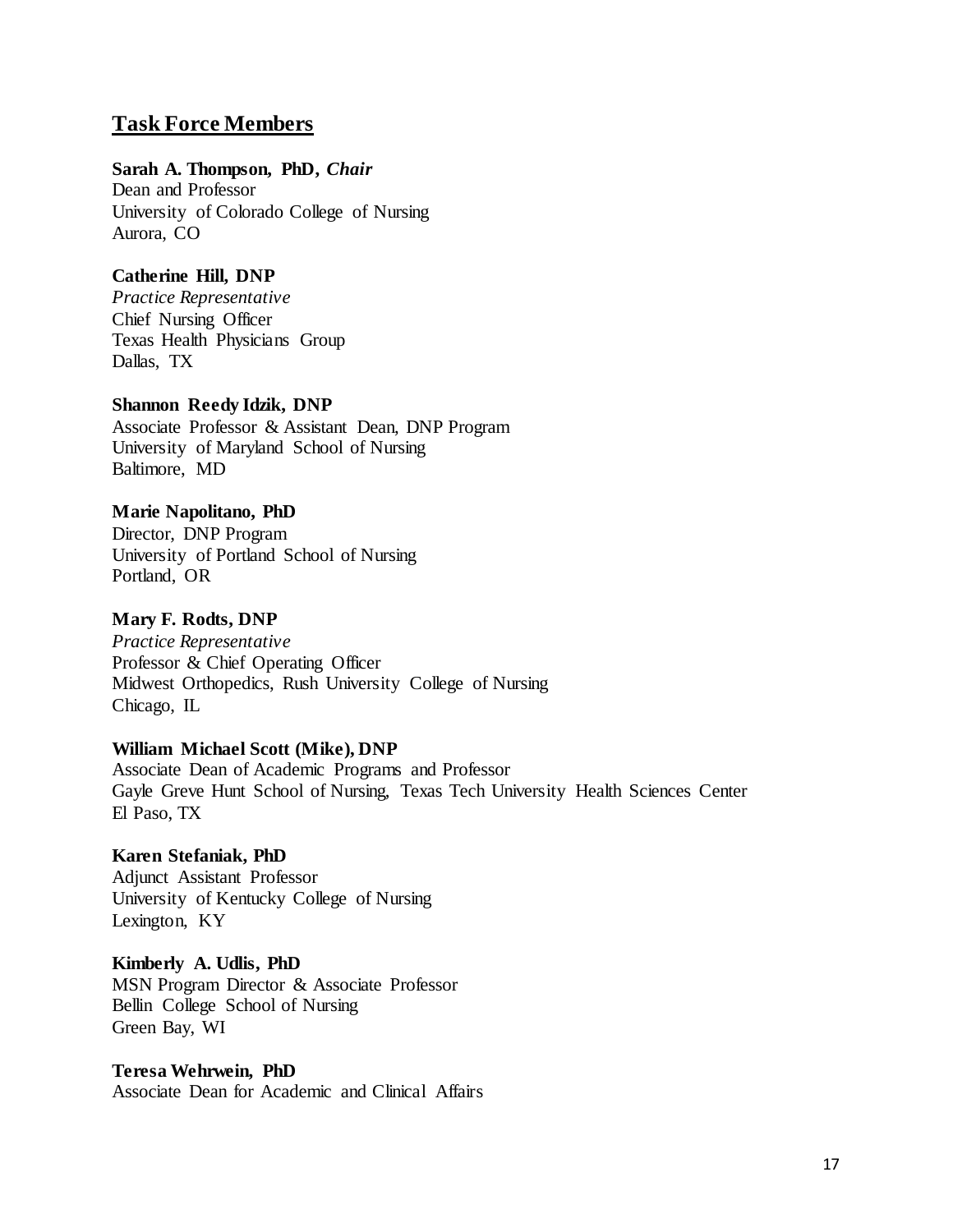Michigan State University College of Nursing East Lansing, MI

**Joan Stanley, PhD**

*AACN Staff Liaison* Senior Director of Education Policy

**Karen S. Kesten, DNP** *AACN Staff Liaison* Director of Educational Innovations

**Shyloe Jones** *AACN Staff Liaison* Education Policy Assistant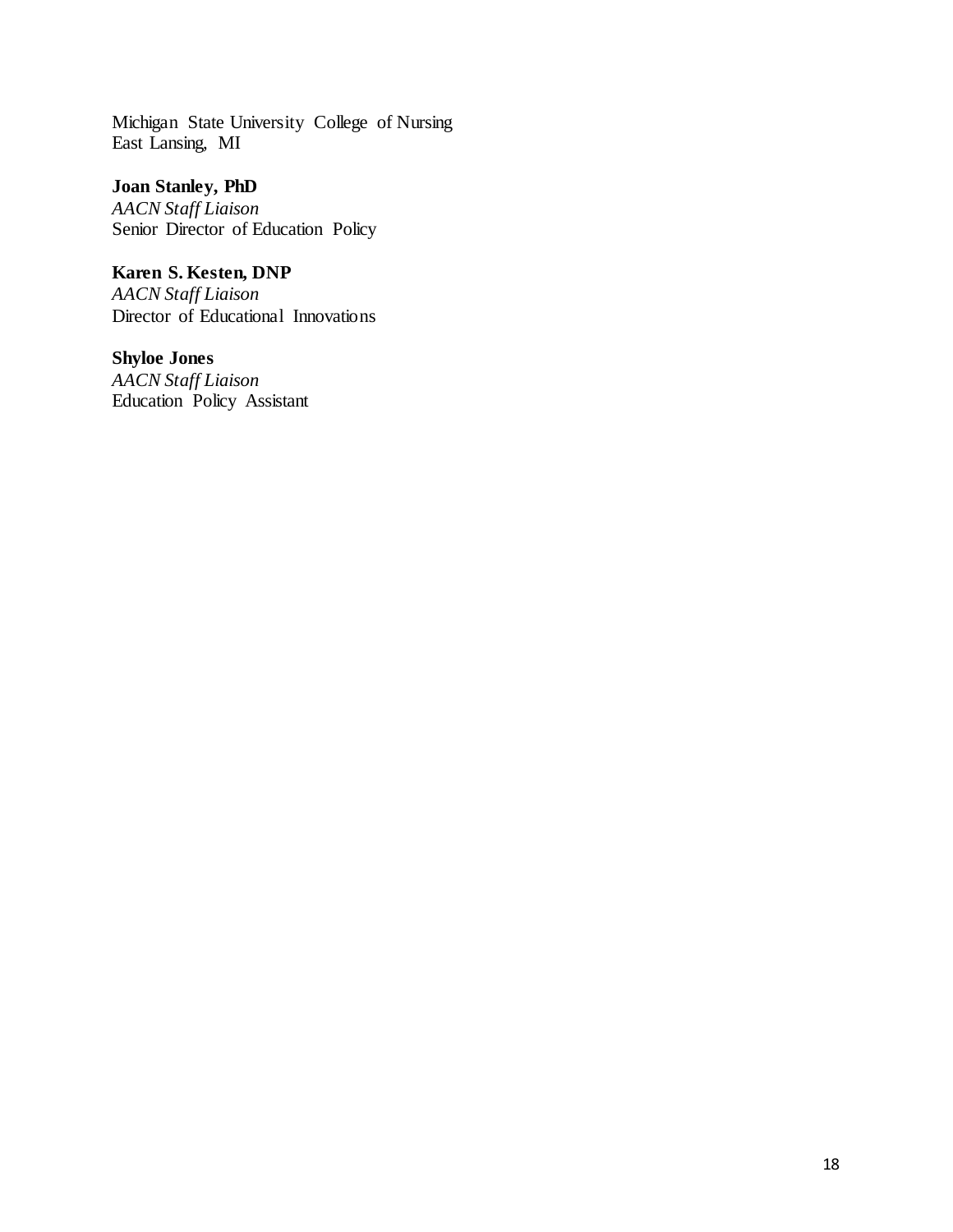# **APPENDICES**

- A. Dissemination of DNP Project Examples
- B. Examples of Program Efficiencies
- C. Faculty Development
- D. Description and Examples of DNP Practice and Projects
- E. Academic-Practice Partnership Guidelines for DNP Programs

#### **Appendix A: Dissemination of DNP Project Examples**

- Publishing in a peer reviewed print or on-line journal (individual faculty or a faculty committee/team should carefully evaluate any manuscript for publication probability and select those appropriate for submission).
- Poster and podium presentations.
- Presentation of a written or verbal executive summary to stakeholders and/or the practice site/organization leadership.
- Development of a webinar presentation or video, e.g. for YouTube or other public site,
- Submission and publication to a non-refereed lay publication.
- Oral presentation to the public-at-large.
- Development and presentation of a digital poster, a grand rounds presentation, and/or a PowerPoint presentation. Providing financial and production resources to assist students is recommended.
- A student's portfolio is not considered a DNP Project or a form of dissemination but rather a tool to document and evaluate professional development and learning. A minimum of an executive summary or a written report that is disseminated or shared beyond the academic setting is recommended for dissemination of the DNP Project outcomes.

#### **Appendix B: Examples of Program Efficiencies**

- Resources could be made available to a cohort of students (students whose project focus or phase of the project are similar) and may be provided in groups, online, or through collaboration with other departments to promote effective and efficient use of resources.
- Collaboration with other departments; for example, pre-requisites or some courses may be taken from a partnering university or department to reduce the need for faculty resources and to encourage interprofessional course work.
- Guiding groups or cohorts of students through the DNP Project via classroom or online learning through a series of courses/seminars integrated throughout the curriculum that allows for faculty efficiency and for students to support and learn from one another. Peer interaction could enhance learning through activities such as collating and synthesizing evidence, discussing issues regarding project implementation, team communication, access to or gathering data, and outcome evaluation methods.
- Providing scholarly writing support, individually or in groups; sharing resources with other institutional departments when available.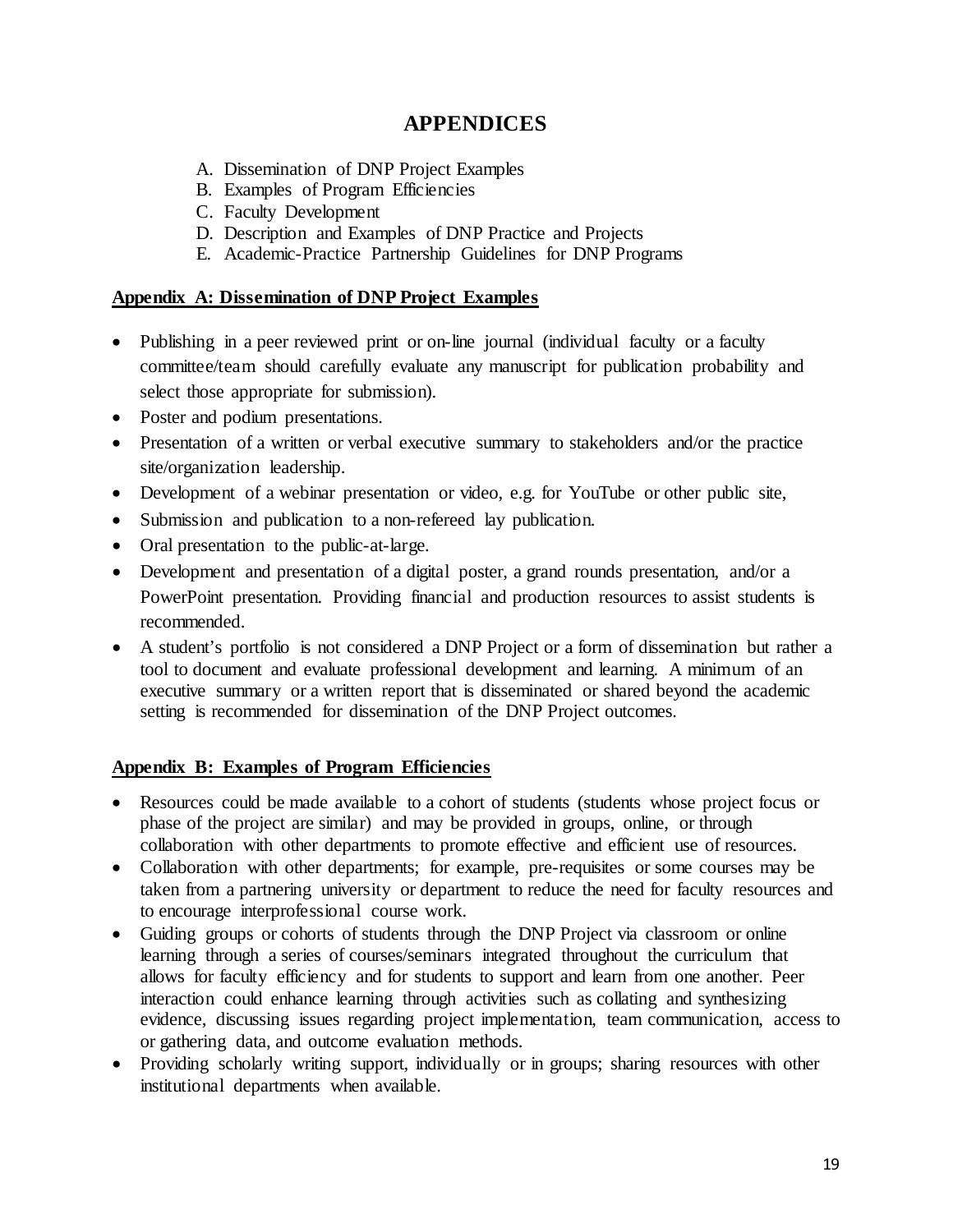- Faculty advisement done with groups or cohorts of students to create efficient use of faculty time and maximize peer learning.
- Developing a DNP student toolkit with information regarding such topics as requirements, available resources, timelines, scholarly writing, and publishing guidelines.
- Providing statistician support for faculty and students to assist the student to understand the methods needed to evaluate and present project outcomes. This support may most effectively be provided for groups of students.
- Using online modules to accompany courses. External or practice experts can assist with creation of modules.
- Sharing courses with other university departments such as informatics, epidemiology, and business.
- Inviting faculty with particular expertise from other schools of nursing or other schools in a university to present in person or online and serve as the lead on particular topics in online discussions.
- Enlist the expertise of the nurse executives and expert practice partners in teaching in the DNP program and in providing guidance/oversight along with faculty for DNP projects.
- Enroll DNP and PhD students in course work together as an opportunity to examine overlap between roles as well as differentiation; for example: Health Policy and Advocacy, Epidemiology, Ethics, Scientific Underpinnings, Biostatistics, and Leadership.
- Intra-professional nursing projects with faculty/student collaboration.
- International health project with collaboration of DNP and PhD students.
- Co-curricular opportunities for working together such as participating in an IHI Open School to implement patient safety initiatives via interprofessional teams.

#### **Appendix C: Faculty Development Resources**

#### *Interprofessional Education*

AACN IPE Resource: <http://www.aacn.nche.edu/ipe>

Interprofessional Education Collaborative Expert Panel. (2011). *Core Competencies for Interprofessional Collaborative Practice Report of an expert panel.* Washington, D.C.: Interprofessional Education Collaborative.

TeamSTEPPS, Agency for Healthcare Research and Quality: [http://teamstepps.ahrq.gov](http://teamstepps.ahrq.gov/)

National Center for Interprofessional Practice and Education: https://nexusipe.org

#### *Quality Improvement*

Agency for Healthcare Research and Quality: <http://www.ahrq.gov/clinic/epcix.htm>

Baldrige National Quality Program. Criteria for Performance Excellence, 2009–2010: <http://www.nist.gov/baldrige/>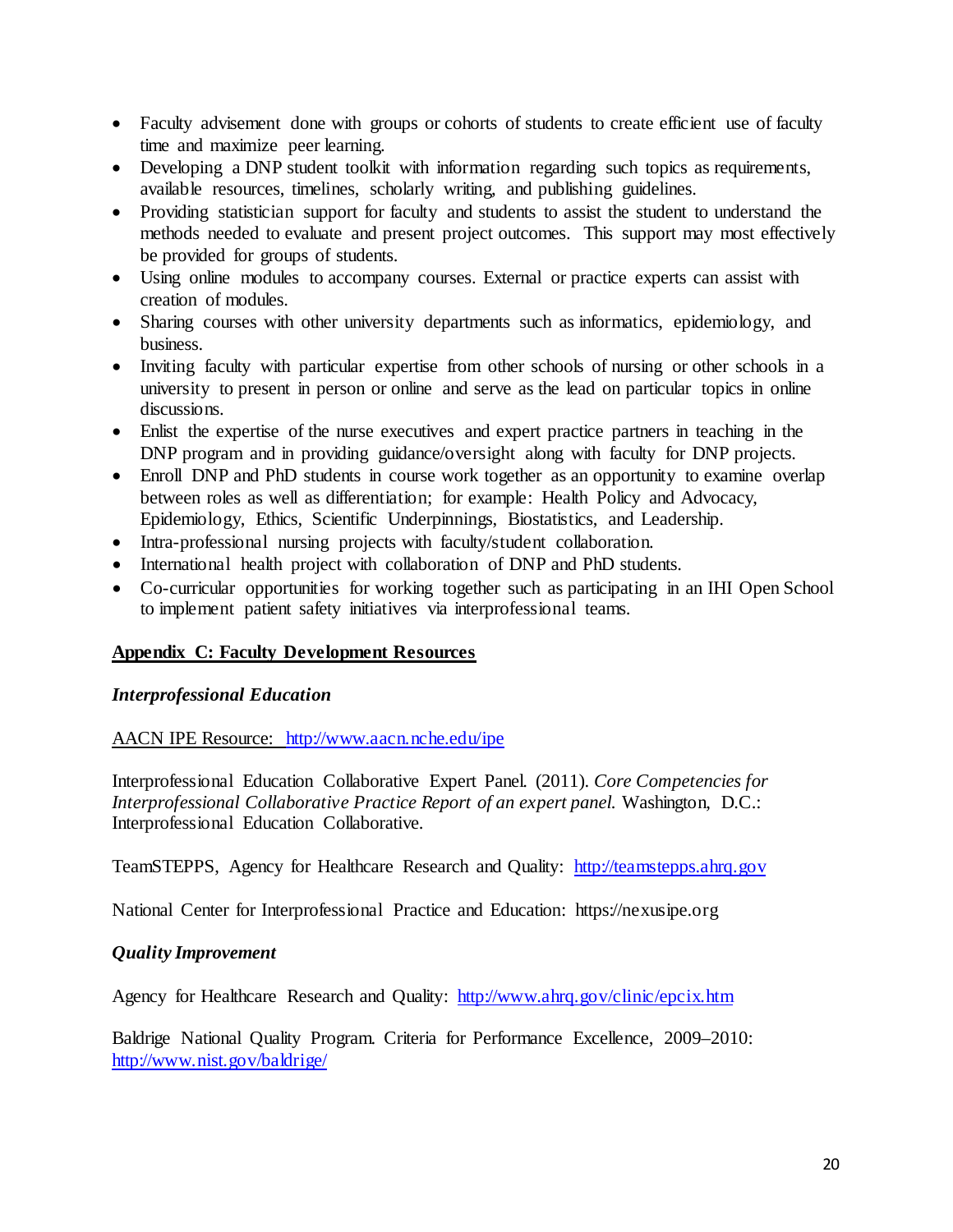Clinical Microsystems and Quality Improvement from Dartmouth Institute for Health Policy and Clinical Practice: <http://dms.dartmouth.edu/cms>

Crossing the Quality Chasm: The IOM Health Care Quality Initiative: <http://www.iom.edu/?id=16176>

Lean Six Sigma in Healthcare: <http://asq.org/healthcaresixsigma/lean-six-sigma.html>

National Quality Forum (NQF)[: http://qualityforum.org/nursing](http://qualityforum.org/nursing)

Plan-Do-Study-Act (PDSA) Worksheet, Institute for Healthcare Improvement: <http://www.ihi.org/resources/Pages/Tools/PlanDoStudyActWorksheet.aspx>

Quality and Safety Education for Nurses (QSEN) bibliography and teaching strategies around the following topics: Patient-Centered Care, Teamwork and Collaboration, Evidence-Based Practice, Quality Improvement, Safety, and Informatics: [http://www.qsen.org/faculty\\_resources.php](http://www.qsen.org/faculty_resources.php)

Rapid Cycle Testing, Institute for Healthcare Improvement: http:// <http://www.ihi.org/about/pages/innovationscontributions.aspx>

# *Simulation*

INACSL, (2013). *Standards of Best Practice: Simulation, Clinical Simulation in Nursing*, (9) 6s

Simulation Innovation Resource Center: An Interactive Global Simulation Community. <http://sirc.nln.org/>

# **Appendix D: Examples of Settings for DNP Practice and Projects**

The following are examples of settings, areas of practice, and final projects that could be considered to provide a broader array of opportunities particularly in geographic areas with limited access to traditional practice sites. A project developed in any of these settings or areas of practice delineated here should include planning, implementation, and evaluation.

• Organizational Systems Leadership: Work with the Director of the Red Cross exploring ways to improve disaster preparedness; Work with a director of system IT exploring the preparedness strategies to prevent an IT shutdown and strategies for communication and charting to continue during a shutdown, or focus on the nursing leadership role in leading IT design and implementation issues; Work with the System Safety Office evaluating the disaster plan incorporating national best practices and making recommendations for quality improvement of the system plan.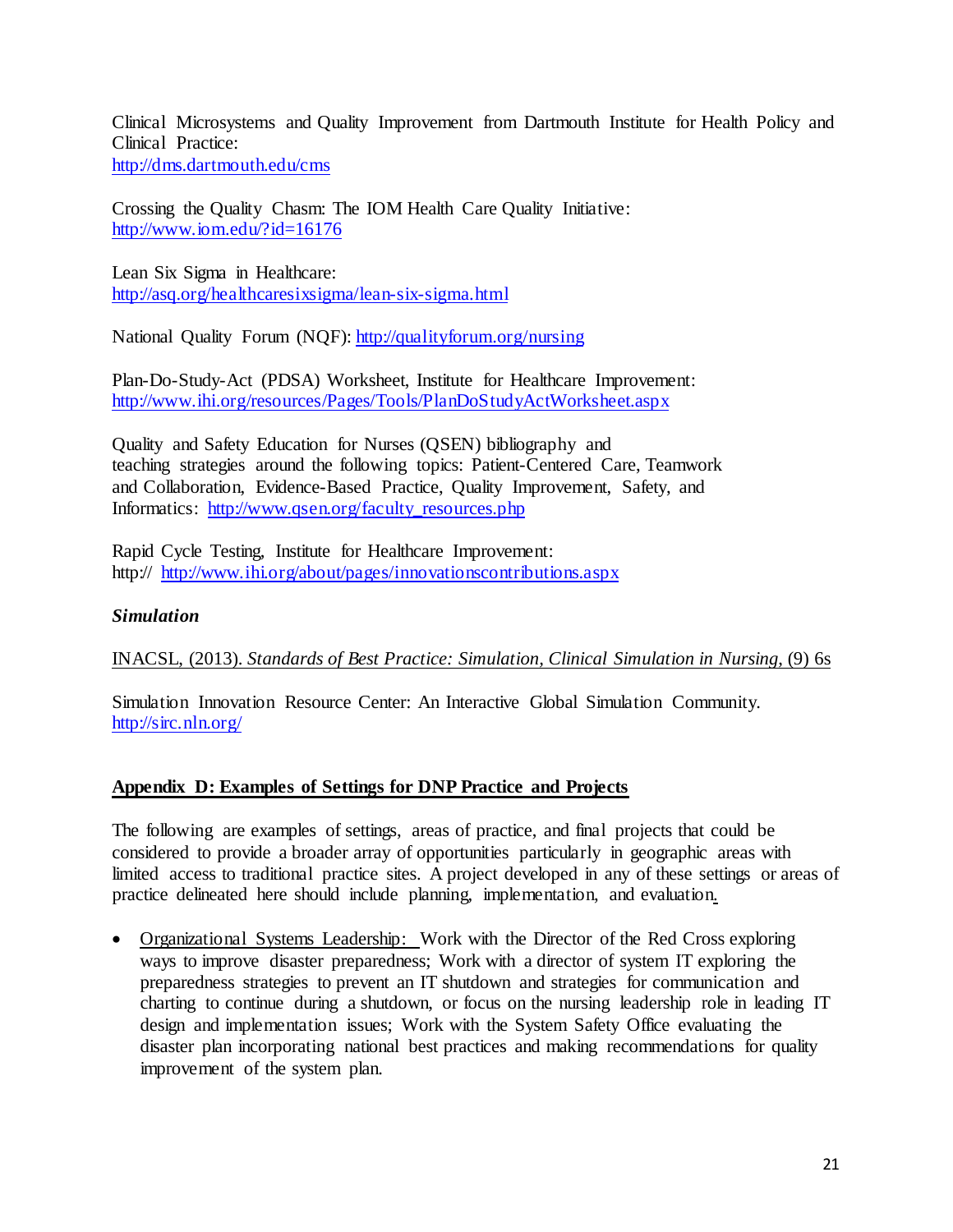- Population Health: Partner with community organizations that affect the health of high risk populations to address screening or health education processes, financial challenges (including how to raise money and manage money), volunteerism, and interactions/ collaborative opportunities with the healthcare system. Examples of community agencies include: Habitat for Humanity, food pantries, Catholic Charities, homeless shelters, Salvation Army, and Hope Center. Other opportunities might include collaboration with private sector companies to design healthcare facilities, or design and implement wellness/health programs in conjunction with business such as the airline or auto industry.
- Policy Projects: Evaluate evidence to develop a policy to reduce major events that trigger an ED visit, e.g. by notifying a provider that a fall has occurred, document evidence of need for the policy change; Evaluate geriatric trauma screening for triage; make a recommendation for policy change to revise criteria.
- Long-Term Care Facilities: Evaluate and implement a quality improvement program within a long-term care facility, e.g. Evercare or a Medicare Advantage plan, to improve antibiotic selection for symptomatic UTIs in older adults without indwelling catheters and to decrease the inappropriate use of nitrofurantoin. Implement a policy and care practice for antibiotic selection guided by the Infections Disease Society of America guidelines for treatment of UTIs.
- Urgent Care: Focus on achieving the national benchmark of urgent care visit times lasting less than 60 minutes, identifying and mitigating impediments to efficient patient flow at a Family Medicine Center Walk-in Clinic. Implement a quality improvement project to identify measure and rectify bottlenecks impacting patient flow through the clinic while tracking total visit times.
- Prison Systems: Explore the effectiveness of chronic disease management models and mental health services among the aging population in prison systems. Focus on the institution of mental health screening and care models to be integrated into the prison system of care.
- School Systems: Evaluate *Tobacco Free Teens* program as a mobile device application, introduce the mobile application in a middle school classroom and evaluate the adolescents' satisfaction with the tool; other areas of focus may include evaluating immunizations, weight loss, and healthy eating.
- Community-based Care Network: Implement a quality improvement project developed to address the gaps in APRN practice and evaluate the impact of a competency-based training program on the translation of evidence in the APRNs' practice. Specific projects may include:
	- o Increase documentation of didactic training and skills validation for transvaginal ultrasounds and endometrial biopsy from  $\overline{0\%}$  to 90%.
	- o Increase the number of APRNs who perform transvaginal cervical length measurement in the assessment of symptomatic preterm labor patients from less than 40% to 75%.
	- o Decrease the number of fetal fibronectin studies run without a corresponding cervical length measurement by 20%.
	- o Decrease the number of inadequate endometrial samples from the current 25% to less than 10% by X date.
	- o Increase the percent of endometrial biopsies being done by APRNs in the region to greater than 50%.
- Rural Native American Reservation: Form a working group with health department personnel to discuss and address the issues of health literacy and cultural sensitivity; Develop a case